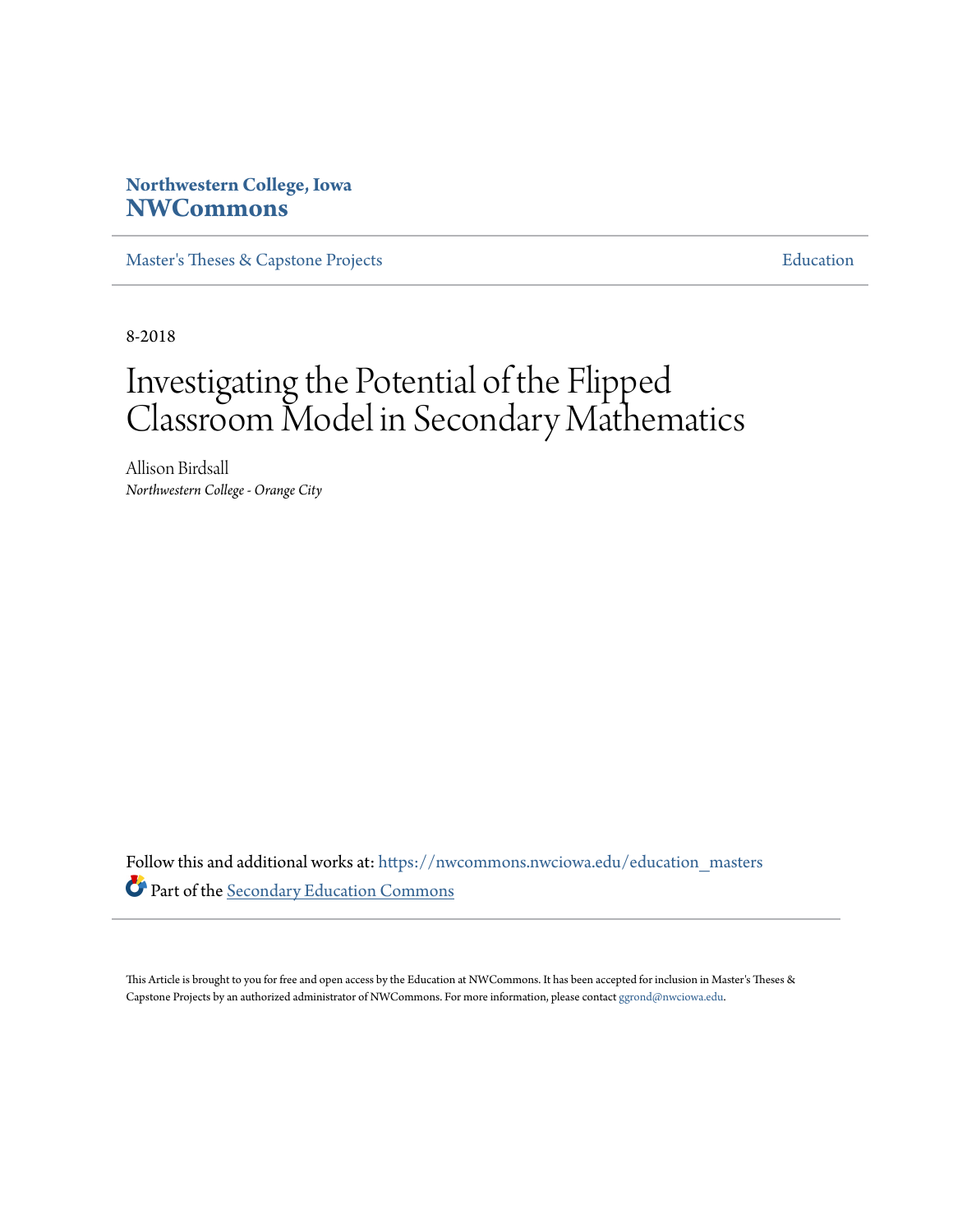Investigating the Potential of the Flipped Classroom Model in Secondary Mathematics

Allison Birdsall

Northwestern College

August 2018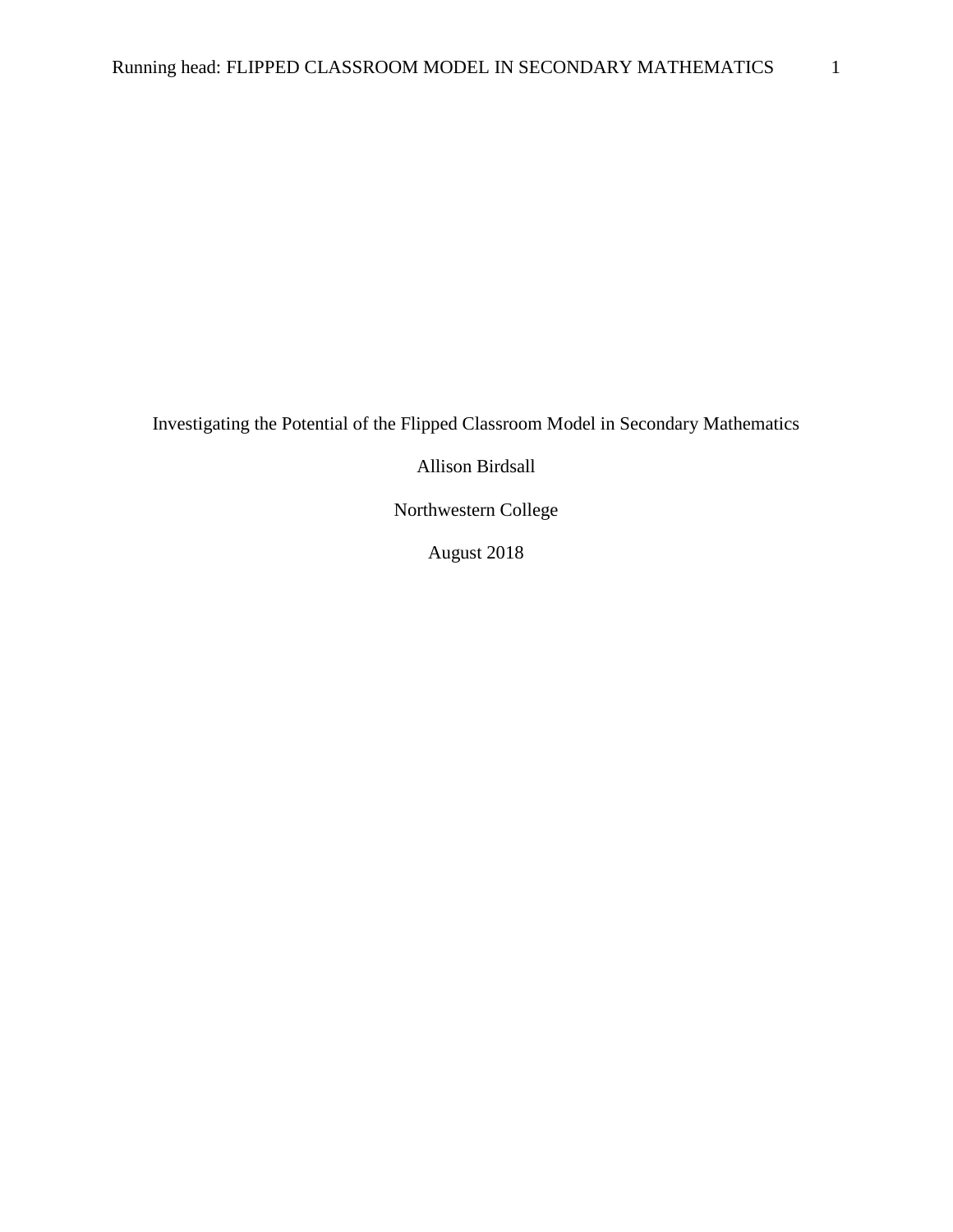# Abstract

This literature review investigates the effectiveness of the flipped classroom model in secondary mathematics classes, specifically the types of modifications and strategies teachers have used to help improve student motivation and academic success. The use and availability of technology in the classroom keeps increasing. Many classrooms now have access to tools and resources that they could only dream about ten years ago. Educators have adapted teaching styles and strategies to align with the new growth of technology. With so many technology options now available to students and teachers, the flipped classroom model offers flexibility to adapt the learning to the individuals in the classroom. The literature review will utilize peer reviewed, scholarly journals to present an in-depth exploration of the effectiveness of the flipped classroom model in secondary mathematics classes.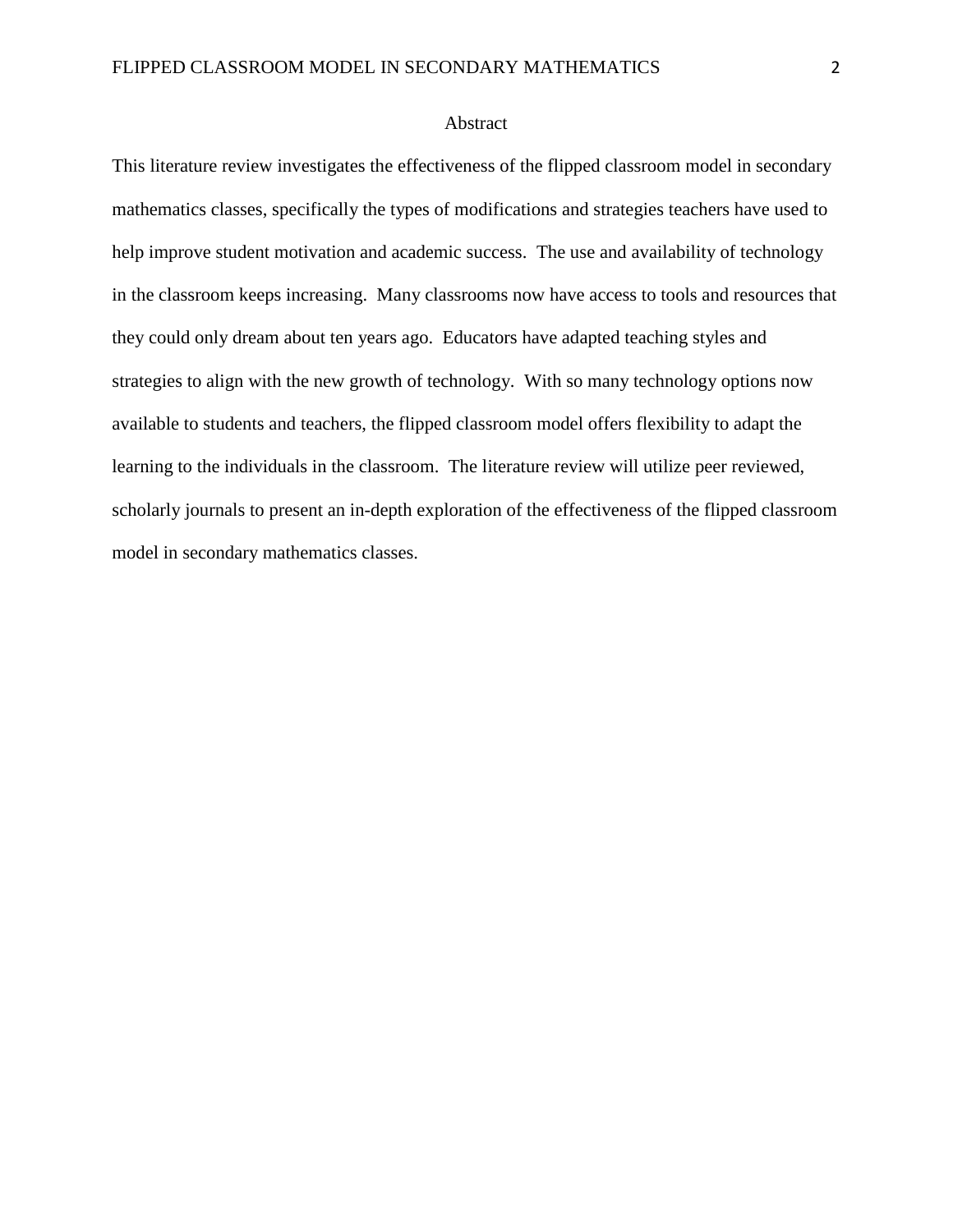#### **Investigating the Potential of the Flipped Classroom Model in Secondary Mathematics**

The most popular teaching style used in secondary education is inquiry-based discussions and traditional lecture-based teaching. School districts have started sending teachers to several classes or professional development opportunities that have opened teachers' eyes to the potential of using technology in their own classroom. One of the most common uses for technology in the classroom is creating online lessons or videos. This can help teachers who are absent continue their lesson plans without having their student's waste time on busy work or review material while they are gone. Many of my students enjoy watching videos in their spare time, so connecting what they do outside the classroom to an activity inside the classroom should theoretically increase the students' link with the learning.

After attending the technology classes, some teachers change their entire curriculum and record videos for each class. Other teachers continue traditional methods of teaching in-class, but also record videos of the lessons so that students can go back and watch later. The idea behind this concept is to help absent students or struggling students catch up with the material. The students all have the ability to re-watch the material and catch up if they are not understanding a concept. The flipped classroom model can solely rely on videos and online resources to teach the material or it can be used as a tool to provide videos for students who are behind on the material or understanding. Investigating the true effectiveness of the flipped classroom models in a secondary mathematics class becomes important as more teachers are choosing to use this model in their own classrooms. The aim of this literature review is to investigate the potential us of the flipped classroom model in secondary mathematics courses. Through an evaluation of the current literature, studies, and research, this literature review will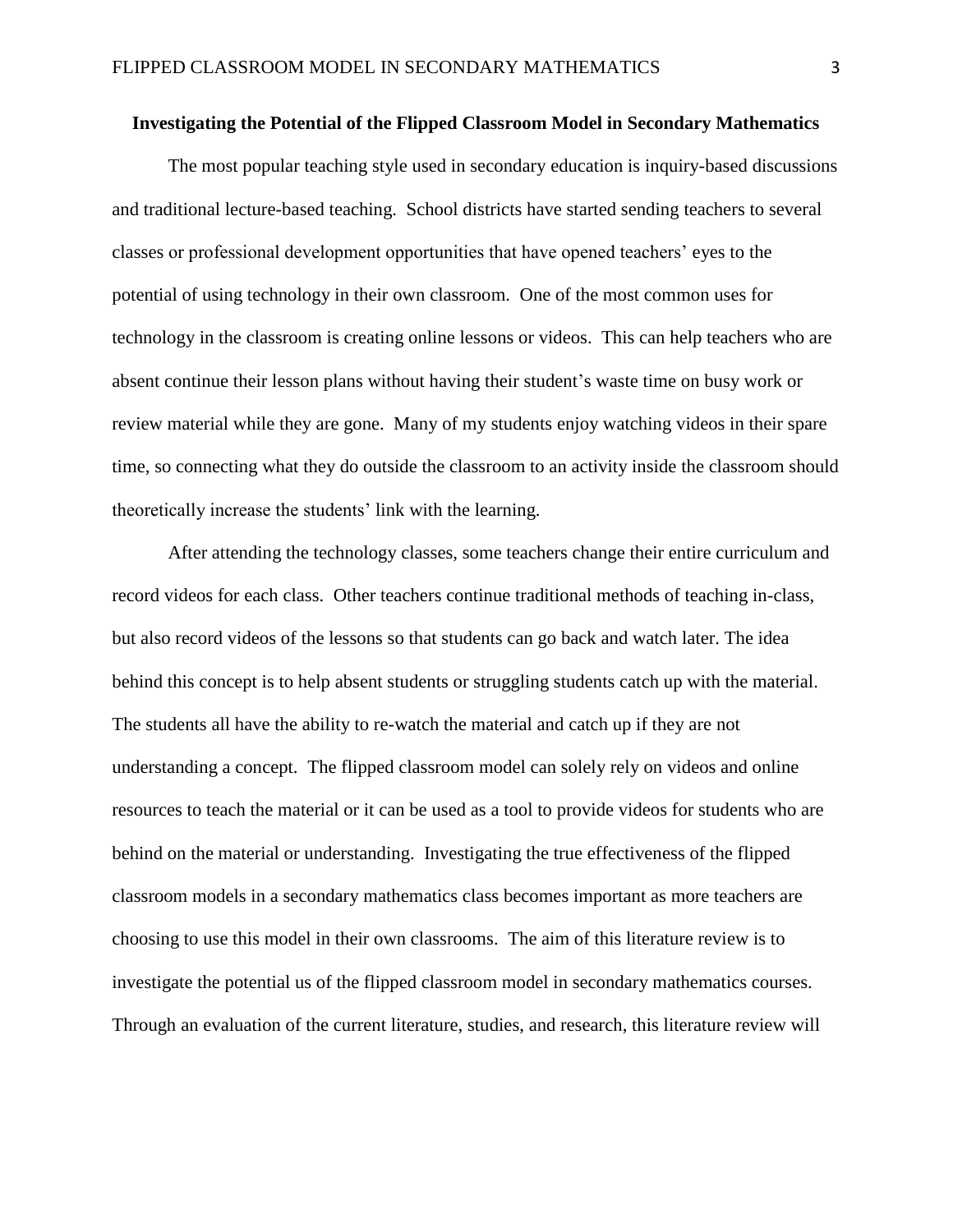examine the strengths, weaknesses, and gaps within the flipped classroom model when compared to a traditional lecture-based teaching model.

The most accepted definition of the flipped classroom model is extremely broad and subject to interpretation. The definition given by Lage, Platt and Treglia (2000) states that the flipped classroom model occurs when "the events that have traditionally taken place inside the classroom now take place outside the classroom and vice-versa" (p. 32). Nowadays, many educators utilize videos or other online content to replace the traditional direct instruction parts of their lessons. Prior to using videos and the internet, educators were still able to develop flipped classroom models for their classes.

A flipped classroom model uses technology, often videos, to deliver instructional content. In the last 20 years, this model has become more popular and widely used by educators around the world. Many educators have modified the general idea to fit their own classes, and there have been several studies done about what can make the flipped classroom model effective. Teachers have adapted their own strategies and models of how to incorporate the flipped classroom model into their own teaching style. This literature review will look at the effect the flipped classroom model has on student learning and achievement, the modifications, strategies, and models that have been shown to increase student motivation and achievement, and the overall strengths, weaknesses, and gaps.

# **Literature Review**

The flipped classroom model has developed and evolved throughout the last 20 years. The exact history is not agreed upon in many of the scholarly journals. An article by Matsuda, Azaiza and Salani (2017) outlined the idea that the flipped classroom model was first used by Harvard professor Eric Mazur, "who in the late 1990s utilized a strategy called peer instruction,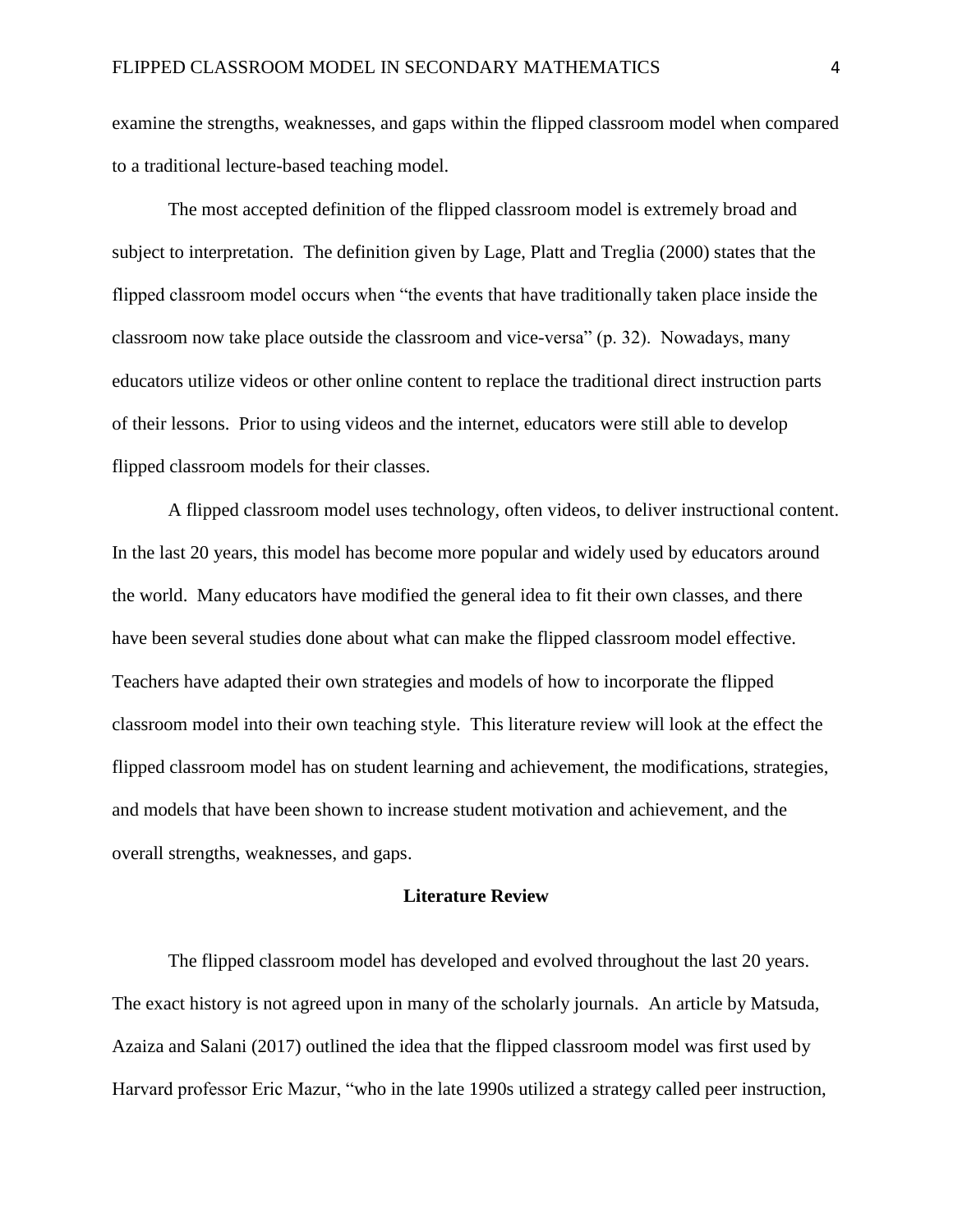which involved having his physics students complete preclass work so that they could interact with one another and engage with the professor during class" (p. 32). However, an article by Hawks (2013) claims that the flipped classroom model started in 2007 when two chemistry teachers, Bergmann and Sams, started making video lessons for athletes who were routinely absent from their classes. Even though the precise history of the flipped classroom model is contested, every article agrees that the flipped classroom model usage has increased dramatically within the last five years. "Flipped instruction has now reached the point where more than twothirds of teachers in the United States report flipping a lesson, if not an entire course" (de Araujo, Otten & Birisci, 2017, p. 248). Since the flipped classroom model is being utilized more within the classrooms, there have been a multitude of studies done on specific aspects of the flipped classroom model. Teachers may have a hard time finding and analyzing these studies because the research done in them can be specific to a course, age group, and/or time period. The goal of this literature review is to collect and analyze multiple studies about the impact that the flipped classroom model has had on secondary mathematics courses.

Bhagat, Cheng-Nan, and Chun-Yen (2016) provided an extensive study examining the impact of the flipped classroom model on learning at a high school level. The following three research questions were used to measure the impact:

- 1. "Is there any significant difference in the learners' achievement scores between the experimental and control groups?
- 2. Is there any significant difference in learners' motivation between the experimental and control groups?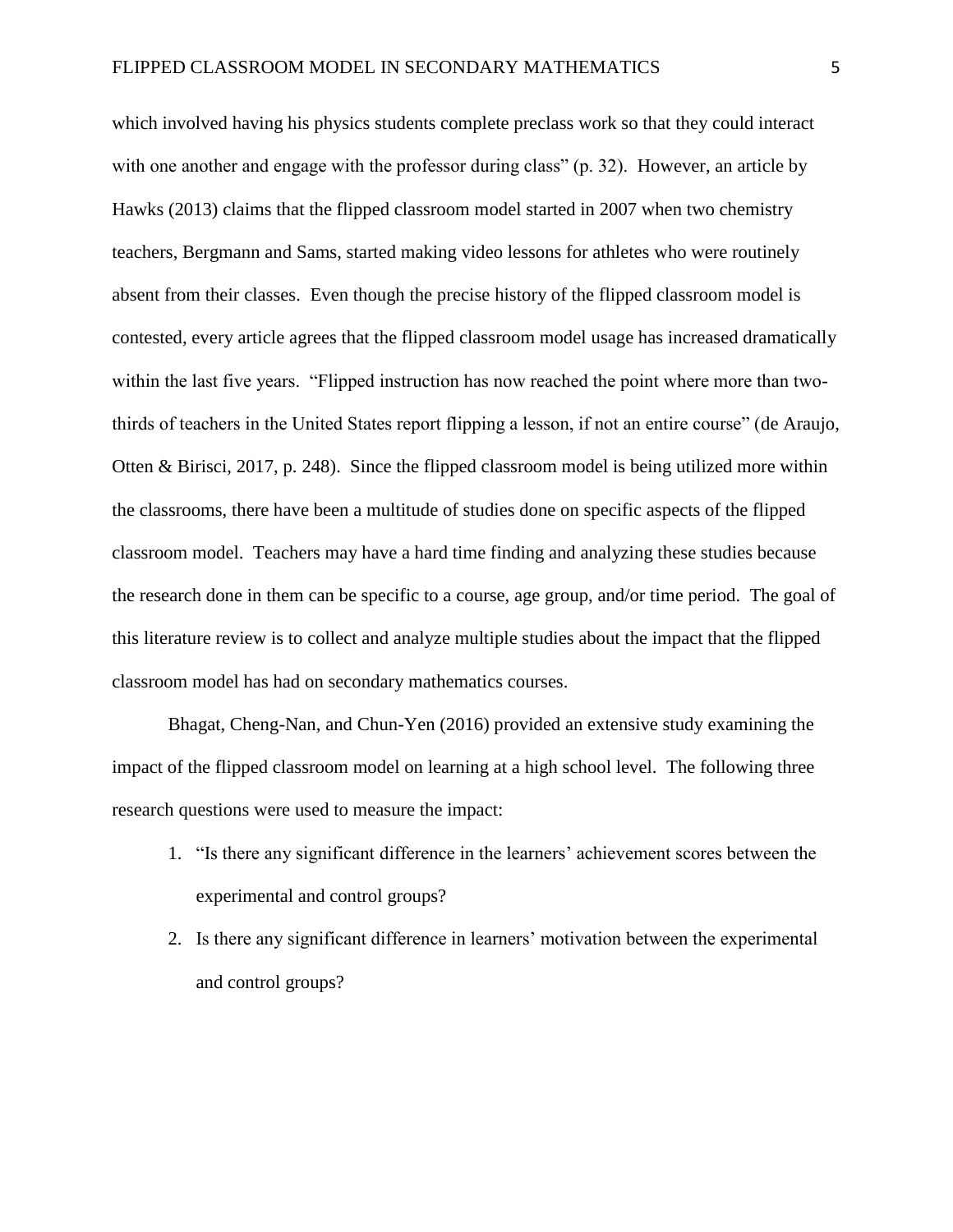3. Are there any significant differences in learners' performance for students of different achievement levels between the experimental and control groups?" (Bhagat, et al., 2016, p. 136)

The study took place over six weeks. All of the participants were 14 or 15 years old. Prior to implementing the flipped classroom model, the researchers categorized each student based on their previous summative scores in their mathematics class. There were 31 students categorized as high achievers, which means their scores were between 75 and 100. There were 35 students categorized as average achievers, which means their scores were between 60 to 74. Finally, there were 16 students categorized as low achievers, which means their scores were below 60. The 82 students were arranged into two groups of 41. The control group consisted of 24 male students and 17 female students. There were 14 high achievers, 19 average achievers, and 8 low achievers in the control group. The experimental group consisted of 28 male students and 13 female students. There were 17 high achievers, 16 average achievers, and 8 low achievers in the experimental group. Every student took a pretest, posttest, and course interest survey during the study. The students in both groups covered three topics of trigonometry: introduction to trigonometry, trigonometric ratios, and trigonometric identities (Bhagat, et al., 2016).

The control group spent 30-40 minutes each day engaging in traditional lecture and discussion in class. The remaining 10-20 minutes were used for problem solving. Each student was expected to complete textbook problems as homework on their own time after class each day.

"On the other hand, in the experimental group, pre-recorded video lessons were uploaded to the dropbox the week before class. The average duration for each lesson was 15 to 20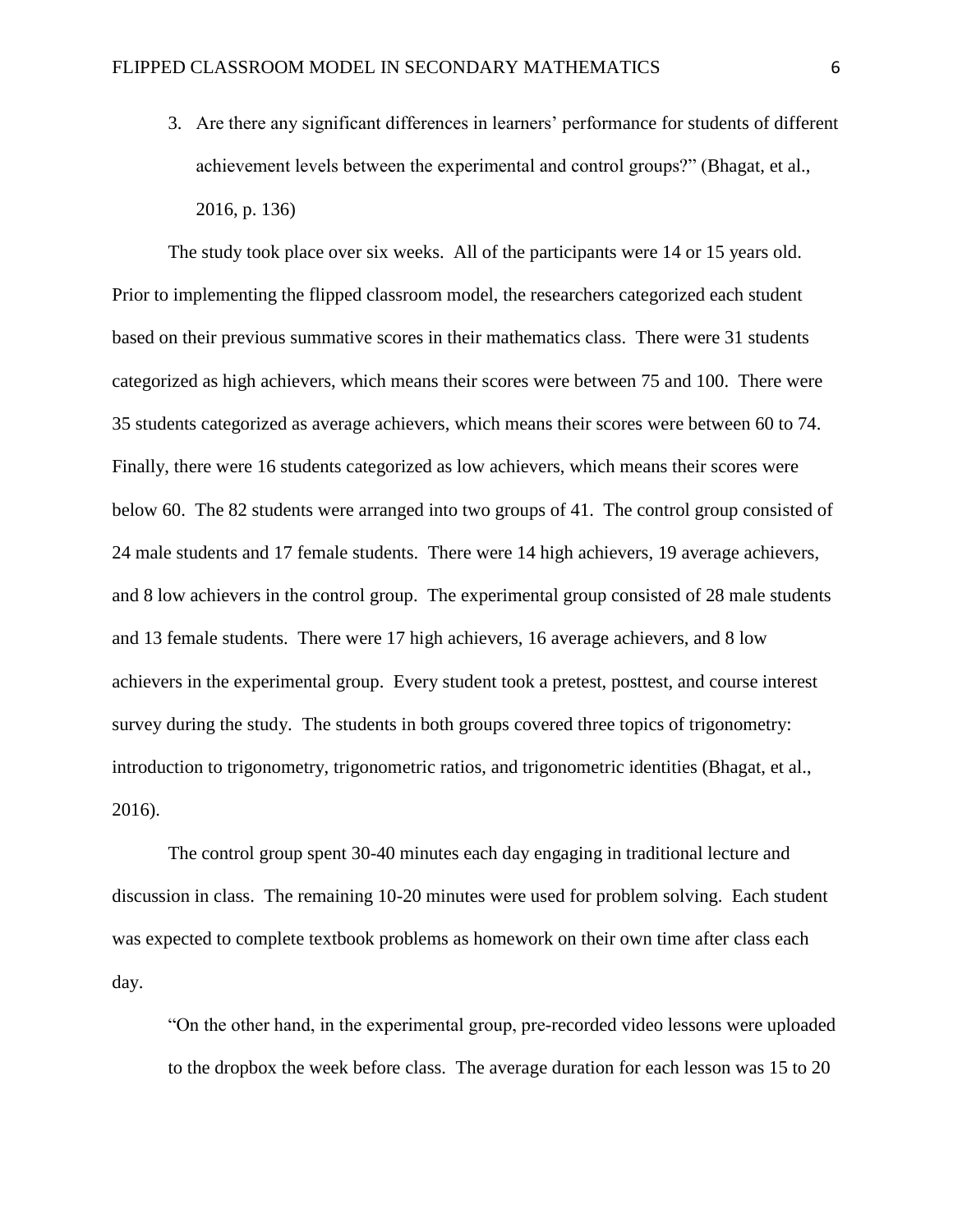minutes. Students were asked to watch the video lesson before coming to the class. During classroom time, students were engaged in the activities based on the video lessons. Students were divided into groups to discuss the textbook problems. In the meantime, the students who needed remedial assistance were given face-to-face support." (Bhagat, et al., 2016, p. 137)

The study used Mathematics Achievement Test (MAT) to measure the students' performance via the pretest and posttest. The tests contained 15 identical, multiple-choice questions placed in a different order. The students had 35 minutes to complete the tests. In order to measure students' motivation in the different instructional settings, the Course Interest Survey (CIS) was given. The CIS questionnaire has 34 items designed to reliably measure attention, relevance, confidence, and satisfaction. Once the MAT testing was complete, ANCOVA was applied to analyze the results. After the CIS questionnaire was finished, MANOVA was used to analyze attention, relevance, confidence, and satisfaction as dependent variables. For both the ANCOVA and MONOVA analysis, the statistical significance level was  $p < 0.05$  (Bhagat, et al., 2016).

The results of the ANCOVA analysis showed that the experimental group and control group significant overlapping in the pretest, but the experimental group outperformed the control group in the posttest. Since the experimental group was facilitated using the flipped classroom model, these results suggest that the flipped classroom model improved the learning achievement of the students in the experimental group. "The results of MANOVA revealed that there was significant difference for attention, relevance, confidence, and satisfaction between the experimental and control groups" (Bhagat, et al., 2016, p. 140). Students seemed to be more satisfied and positive when learning in a flipped classroom approach. These results indicated an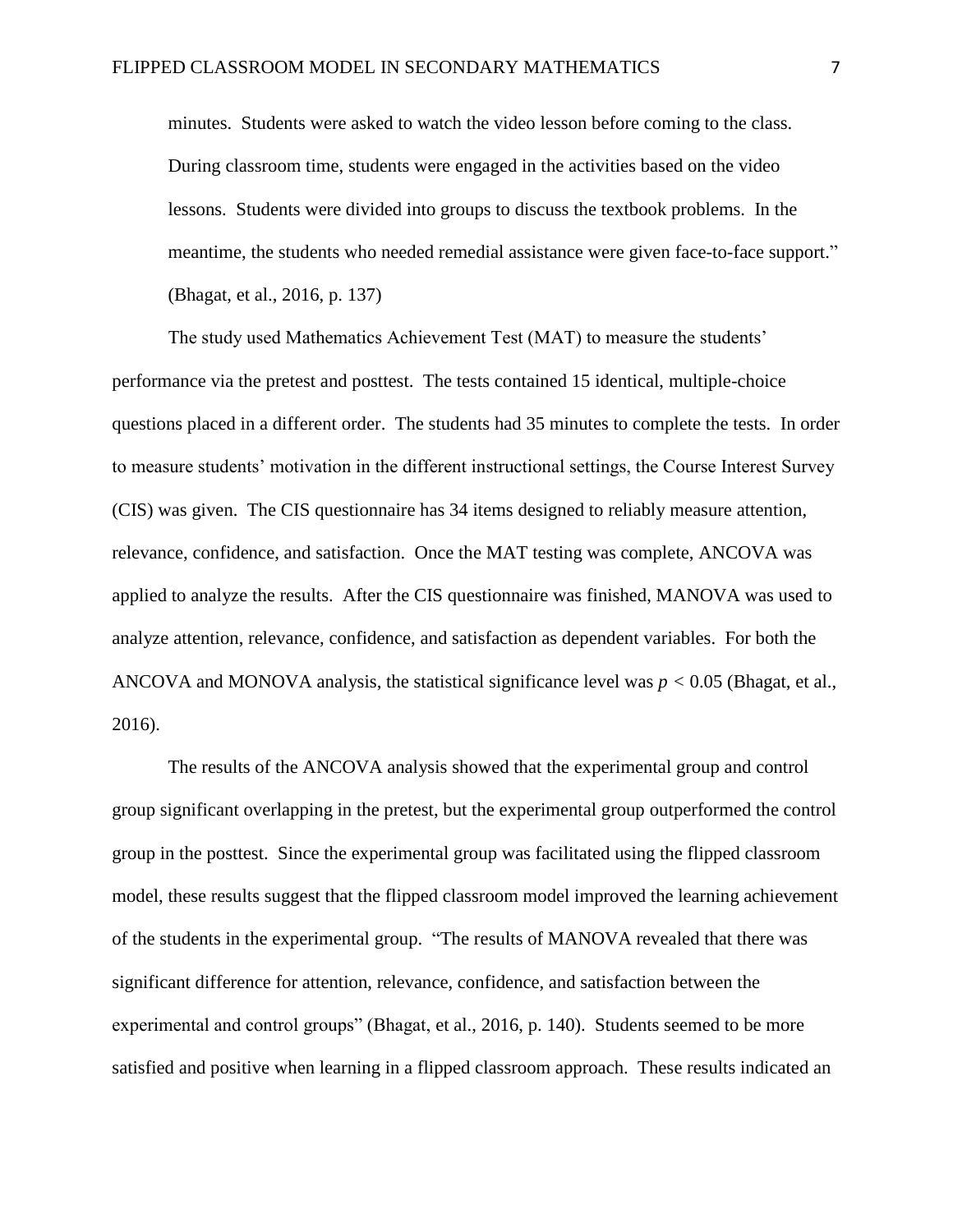increase in student motivation when utilizing the flipped classroom model. Furthermore, the findings also showed that the low achievers in the experimental group outperformed the low achievers in the control group while the high and average achievers learning rates remained about the same. Bhagat, et al. (2016) asserted that these results showed that the flipped classroom model may help improve low achievers' performance in mathematics by stating, "This study has also shown that the flipped classroom benefits lower achievers more than high and average achievers" (p. 140).

Kevin Clark (2015) completed a study the effectiveness of the flipped classroom model. This study focused on student performance, motivation, and engagement. The participants in this study where 42 Algebra 1 students, 18 males and 24 females, between the ages of 13 and 15 years old. Permission for the study was granted by the organization's Institutional Review Board, the students participating, and the students' parents/guardians. The study took place over seven weeks covering solving and graphing systems of equations and inequalities. Prior to each class day, the students were asked to watch videos, listen to podcasts, read articles, and/or view presentations while completing a guided notes workbook. The notes in the workbook were used to determine if the students were adequately prepared for the class. During class time, the students participated in hands-on learning activities, real-world applications, and independent practice (Clark, 2015).

During the study, both quantitative and qualitative data was collected and analyzed. Quantitative data was collected through a pre-study survey, a post study survey, and a teachercreated assessment. The pre-study and post study survey used was the Student Perception of Instruction Questionnaire (SPIQ). The survey responses were recorded using a Likert scale rating. The mode was then calculated to analyze the results. The teacher-created assessment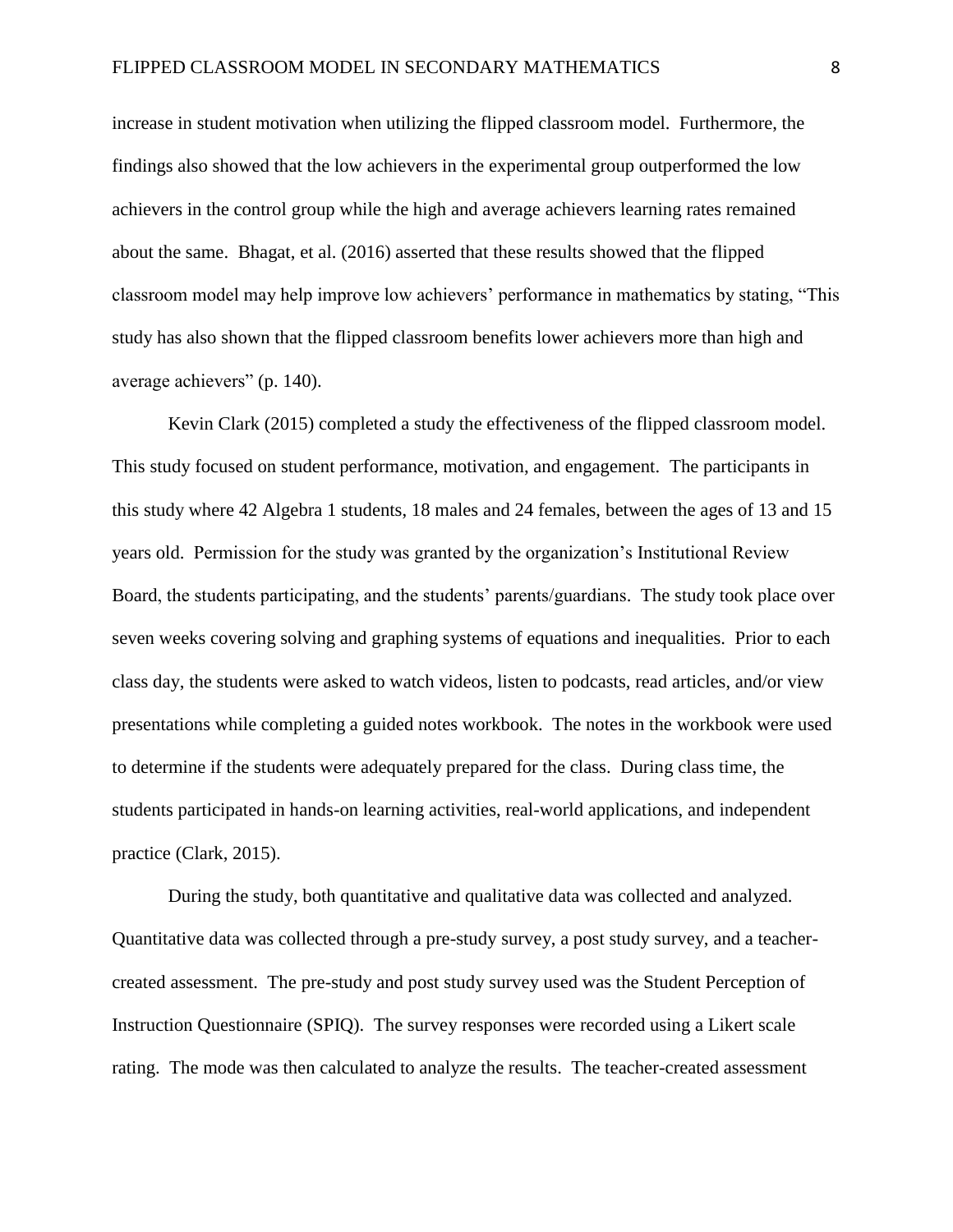was scored using the preapproved district grading scale. The measures of central tendency and variance were then calculated. To analyze the results, the assessment was compared to assessment data gathered in previous years. Independent-sample t-test was used to determine if there was a significant different between the flipped classroom model and the previous traditional instruction approach (Clark, 2015).

The quantitative results showed no significant difference between the traditional and flipped classroom approaches to instruction and learning.

"There was not a significant difference in performance between those students taught using the flipped model instruction ( $M = 80.38$ ,  $SD = 11.02$ ) and those who were in the traditional classroom environment ( $M = 80$ ,  $SD = 11.56$ ); t(80) = 0.15, p = 0.44. These results suggested similar performance abilities between the traditional and flipped classrooms on the content covered on the unit test." (Clark, 2015, p. 102)

However, the quantitative data did show an increase in student engagement. The surveys showed that 88% of the students actively participated in all aspects of the flipped classroom model compared to 76% of the students actively participating in all aspects of the traditional classroom approach (Clark, 2015).

The qualitative data was gathered using randomly selected student interviews, a focus group session, and daily journal observations made by the researcher. Twelve students were randomly selected for the student interviews, and ten students were randomly selected for the focus group session. The qualitative data was analyzed using captured keywords and coding responses. Clark (2015) describes the process by writing,

"Beginning on the first day of the flipped classroom intervention, the process of looking for recurring themes began. As the observations continued and the interviews started, a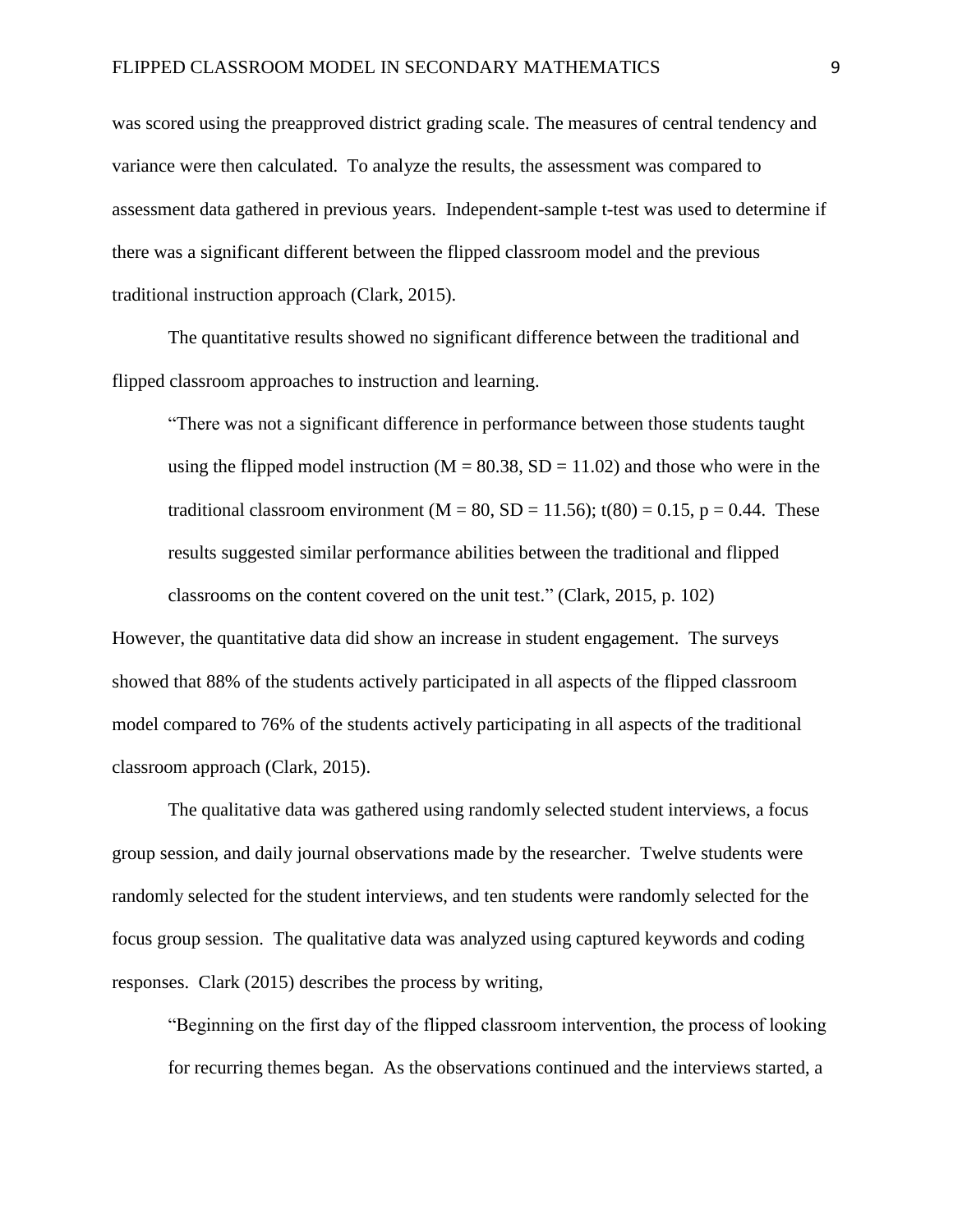constant state of comparison from one day to the next and one interview to the next transpired in order to expand, contract, delete, or add codes and categories. The qualitative data was analyzed and revisited until the point of saturation was reached." (p. 100-101)

The qualitative analysis of the student interviews, focus group, and research journal showed the following keywords and phrases as overall themes throughout the flipped classroom model: active engagement and learning, class time and structure, quality of instruction, collaboration, and communication. The analysis showed a more student-centered environment when compared with the traditional classroom environment. The students demonstrated the ability to interpret and communicate their solutions with other students and the teacher. These results indicate an increase in student engagement in a flipped classroom model when compared to the traditional classroom model (Clark, 2015).

Chung Kwan Lo (2017) also examined the impact that the flipped classroom model has on student attitudes and engagement in a mathematics classroom. He also focused his research on possible improvements that can be made to increase the effectiveness of the flipped classroom model. According to Lo (2017): "[This study] was guided by the following research questions:

- 1. What are the student attitudes and engagement within a flipped mathematics classroom?
- 2. How can the design of our flipped classrooms be improved?" (p. 624)

There was a total of 130 eighth grade students that participated in the research. There were also four mathematics teachers who were involved in facilitating the instruction and gathering data. The research was done throughout two separate cycles consisting of the following four stages: plan, action, observation, and reflection. Throughout the planning stage, three researched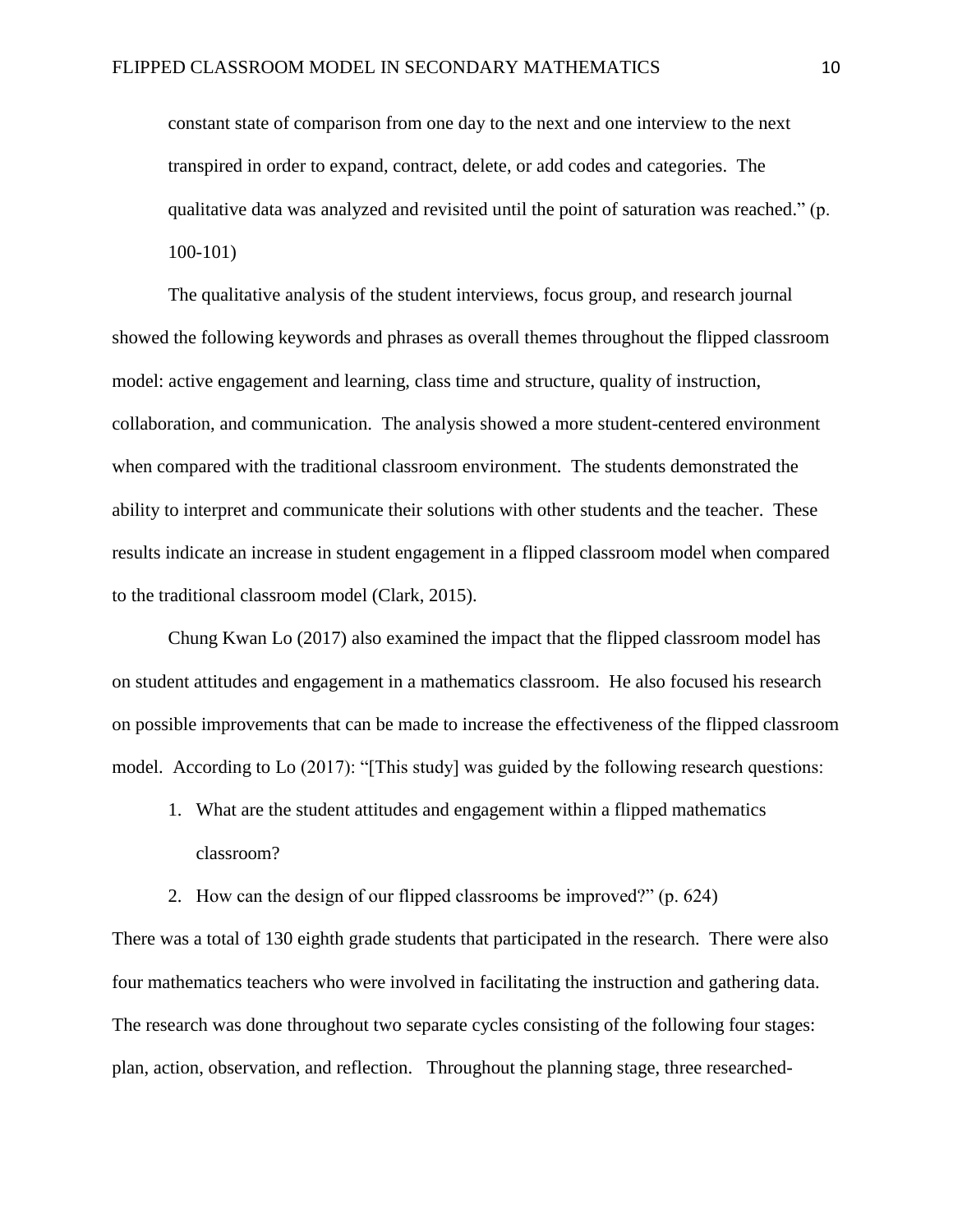backed decisions were made. The first was that the instructional videos would be limited to six minutes or less. As Lo (2017) explains, "the literature reported that students are likely to drop out of a long instructional video" (p. 624). The second decision was to include a quiz after each instructional video to monitor each student's progress and participation. By using Moodle, an online program, the students and teachers were able to get instant feedback on their learning and growth. The third decision was to include meaningful mathematical dialogue in the classroom. This dialogue could be between the teachers and the students or the students amongst themselves in a small group setting. The facilitators created structured discussion questions and extra advanced problems for these daily, small group discussions. By using these planning decisions, the classroom lessons were structured the same way. The students would watch two to three instructional videos, complete an online quiz using Moodle, get teacher feedback based on the quiz performance, and then participate in small group discussions about more advanced problems (Lo, 2017).

In order to collect data on the research, the teachers provided peer observations and selfreflections. The teachers commented on the effectiveness of the flipped classroom model, as well as, a multitude of interventions and strategies that they used to address certain problems that arose during the lessons. The student participants took a questionnaire about their attitudes, behavioral engagement, emotional engagement, and cognitive engagement. This questionnaire was designed using a 5-point Likert scale (Lo, 2017).

After the first research cycle, the teacher facilitators sat down together to reflect on their flipped classroom model. They found that many aspects worked well. Such as, the students seemed to be adequately involved in the instructional videos and follow-up quizzes. Students were able to answer similar revised questions posed at the beginning of class. The teachers were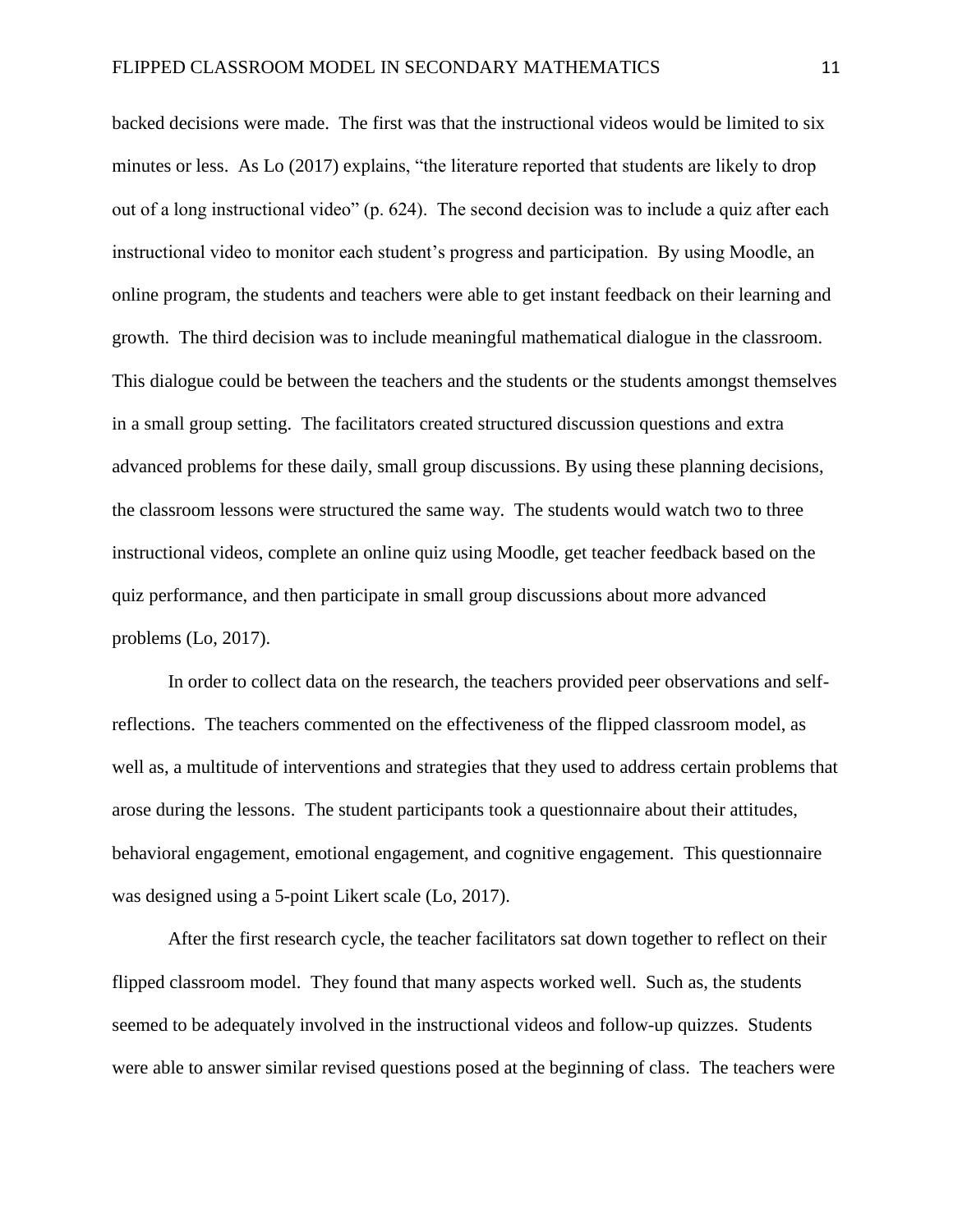concerned about the lack of engagement inside the classroom and small group discussions. Many students were preferring to answer the questions individually instead of in a small group setting. Prior to starting the second research cycle, the teacher facilitators looked for strategies to help improve student engagement in the classroom. The researcher decided to use group competitions.

"For example, we designed an activity that required students to apply their knowledge of 'the converse of the Pythagorean theorem'. The goal of this activity was to determine as quickly as possible if a triangle is a right-angled triangle. Students worked in pairs and discussed their best strategy to solve the problems. After that, teachers showed some triangles to the class and the competition began. Competition, we hoped, would spur our students to communicate ideas, validate their thinking processes, and solve the problems collaboratively. Specially, this pair activity was intended to enhance students' understanding of the Pythagorean theorem." (Lo, 2017, p. 626)

After the second research cycle, the teachers got together again to discussion the student engagement. They all reported similar engagement in the videos and online quizzes. They also observed that students were more willing to discuss results and ideas with their peers after engaging in the in-class competitions. These observations were backed by the results from the student questionnaire. "The student ratings in the second cycle were significantly higher than those in the first cycle in terms of course evaluation and the three constructs of engagement" (Lo, 2017, p. 626).

Theodore Hodgson, Abby Cunningham, Daniel McGee, Lenore Kinne, and Teri Murphy (2017) designed and implemented their own study to assess behavioral engagement in flipped classrooms. Hodgson et al. focused primarily on teachers' abilities and other potential factors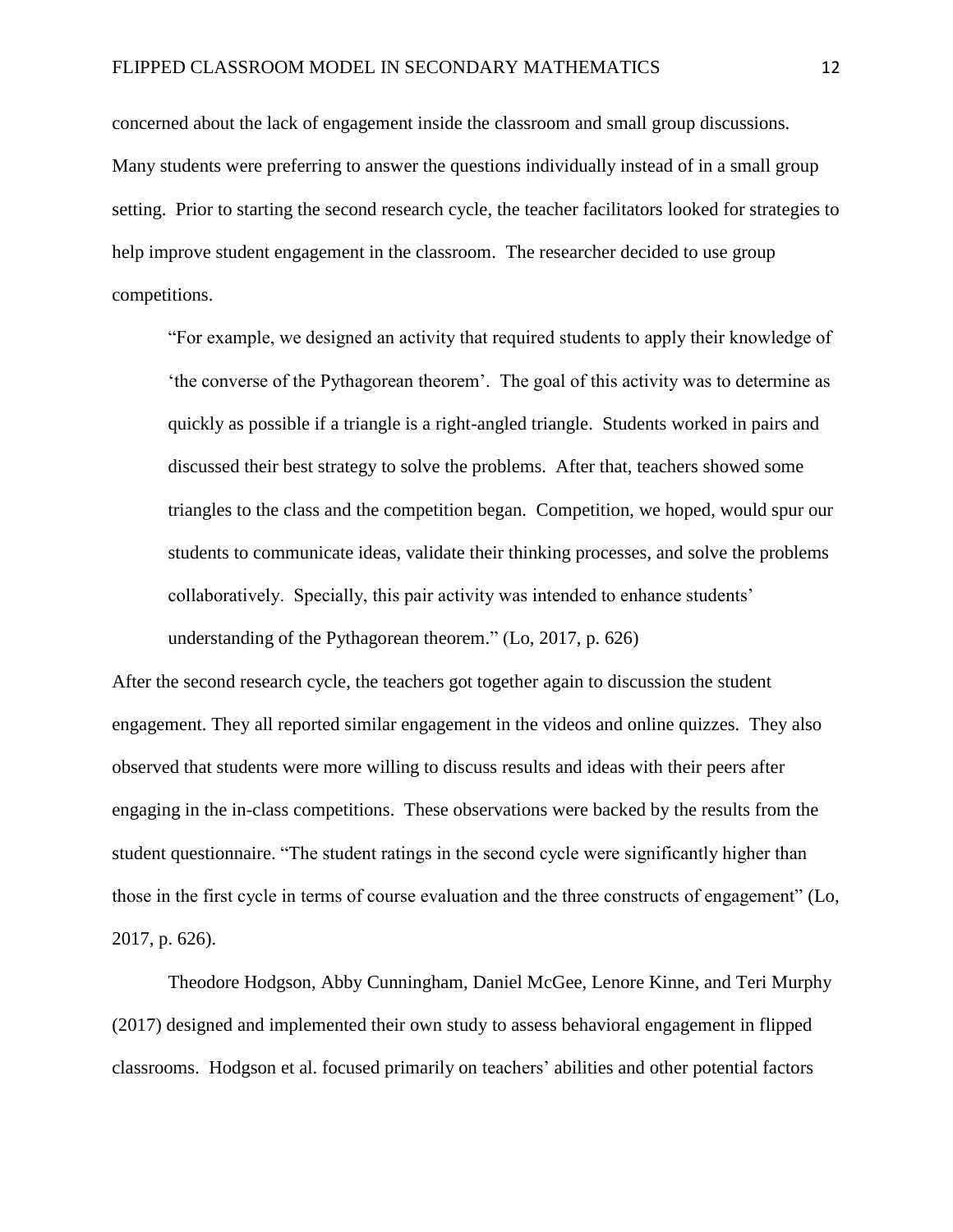could affect the behavioral engagement in a flipped and non-flipped mathematics classroom. "The study focuses on behavioral engagement because (1) there is a documented relationship between engagement and students achievement, (2) this dimension of the engagement construct has not received significant research attention, and (3) the researchers believe that independent observational assessments of engagement may be more valid and reliable than self-report assessments" (Hodgson, et. al., 2017, p. 250). This study was unique in that it focused on both the flipped classroom approach, as well as, the traditional approach. The overarching research question addressed was is there a measurable difference in behavioral engagement in the flipped classroom and non-flipped classroom? (Hodgson, et. al., 2017)

The study done by Hodgson, et al. was performed in three different settings. The first setting was in a suburban high school algebra 1 class of 27 ninth-grade students with 30.2% qualifying for the free and reduced lunch program. The teacher in first setting has been teaching for 16 years with a middle grades (5-9) mathematics endorsement. She is known as a highly effective teaching, and she was a recent finalist for the Presidential Award for Mathematics and Science Teaching. The second setting was in a suburban high school algebra 2 class of 24 eleventh and twelfth-grade students with 40% of the students qualifying for the free and reduced lunch program. The teacher in the second setting has been teaching 26 years with a secondary mathematics endorsement. The third setting was a rural seventh-grade general mathematics class of 26 students with 67.7% qualifying for the free and reduced lunch program. The teacher in the third setting has been teaching for six years with both a secondary and middle-grades mathematics endorsements. Prior to the study, all of these teachers participated in a five-day professional development workshop on the flipped classroom instructional approach. In order to compare engagement between the flipped classroom and non-flipped classroom approaches, the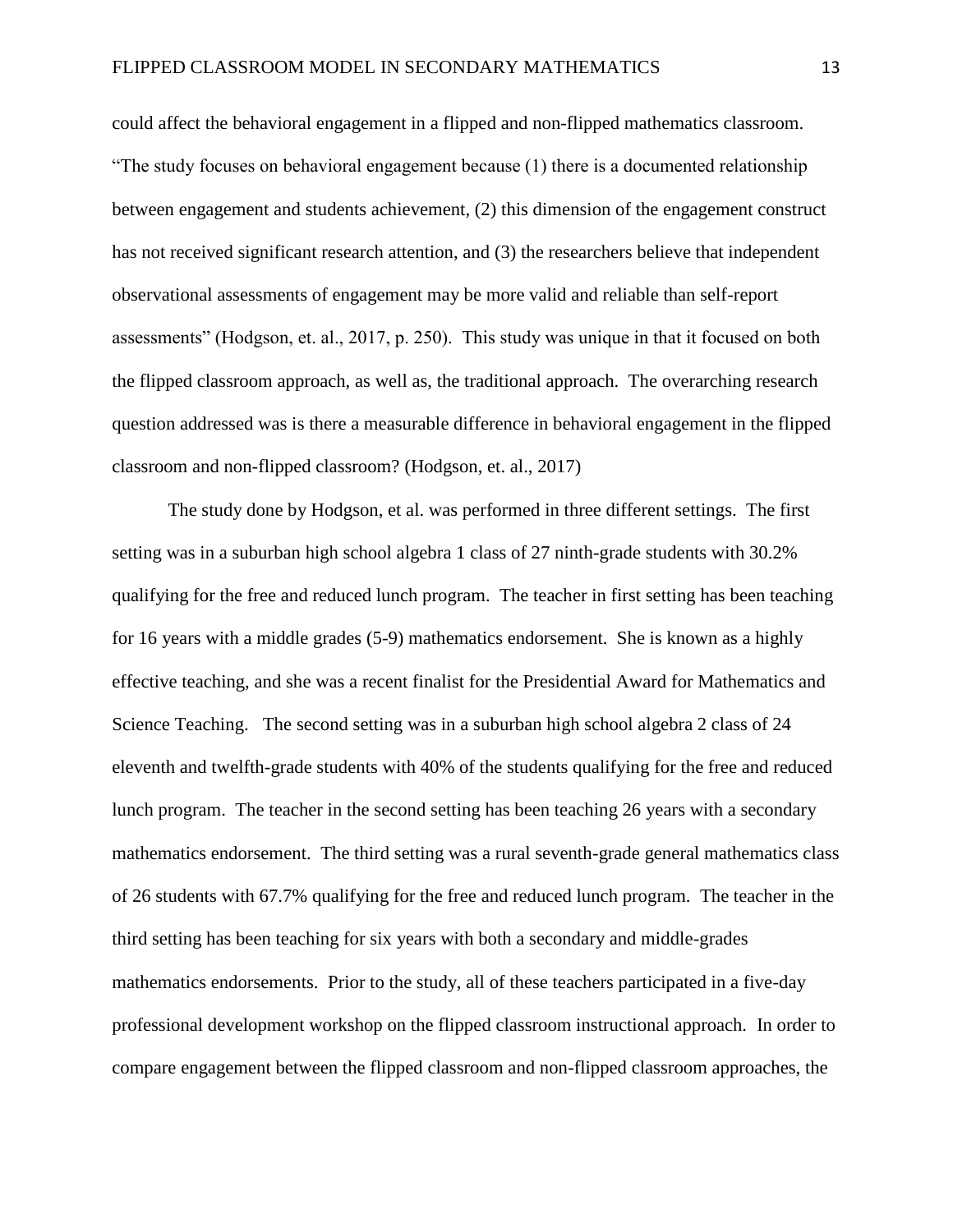researchers selected two consecutive units for each teacher. In the first and third settings, the first unit was taught using the non-flipped classroom approach, while the second unit was taught using the flipped classroom approach. In the second setting, the first unit was taught using the flipped classroom approach, while the second unit was taught using the non-flipped classroom approach (Hodgson, et. al., 2017).

Data was collected over twelve lessons from each setting by two observers, who were trained to monitor behavioral engagement. One of the observers was a mathematics educator, and the other observer was a pre-service teacher. Each observer watched the same lessons, but sat on opposite sides of the classroom. Each observer selected six students to focus their observations upon each lesson. The observers used a modified technique created by Deslauriers, Schelew, and Wieman to mark down their observations of the students at five minute intervals throughout each lesson. Each of the six students were scored based on if the student was engaging in on-task behaviors or off-task behaviors during each five-minute interval. These scores were then totaled to obtain a total engagement rating for the lesson (Hodgson et. al., 2017).

The results show that there was not a lot of difference in engagement between a flipped classroom approach and a non-flipped classroom approach. In the first setting, the teacher had an engagement level of 5.4 for the flipped classroom approach and 5.6 for the non-flipped classroom approach. The teacher in the second setting had an engagement level of 2.55 during the flipped classroom model and 2.5 in the non-flipped classroom model. The teacher in the third setting had an engagement score of 4.66 during the flipped classroom lessons and 3.5 during the non-flipped classroom lessons. Hodgson, et al. summed up their findings nicely by stating, "Our research suggests that those examining the impacts of flipped instruction cannot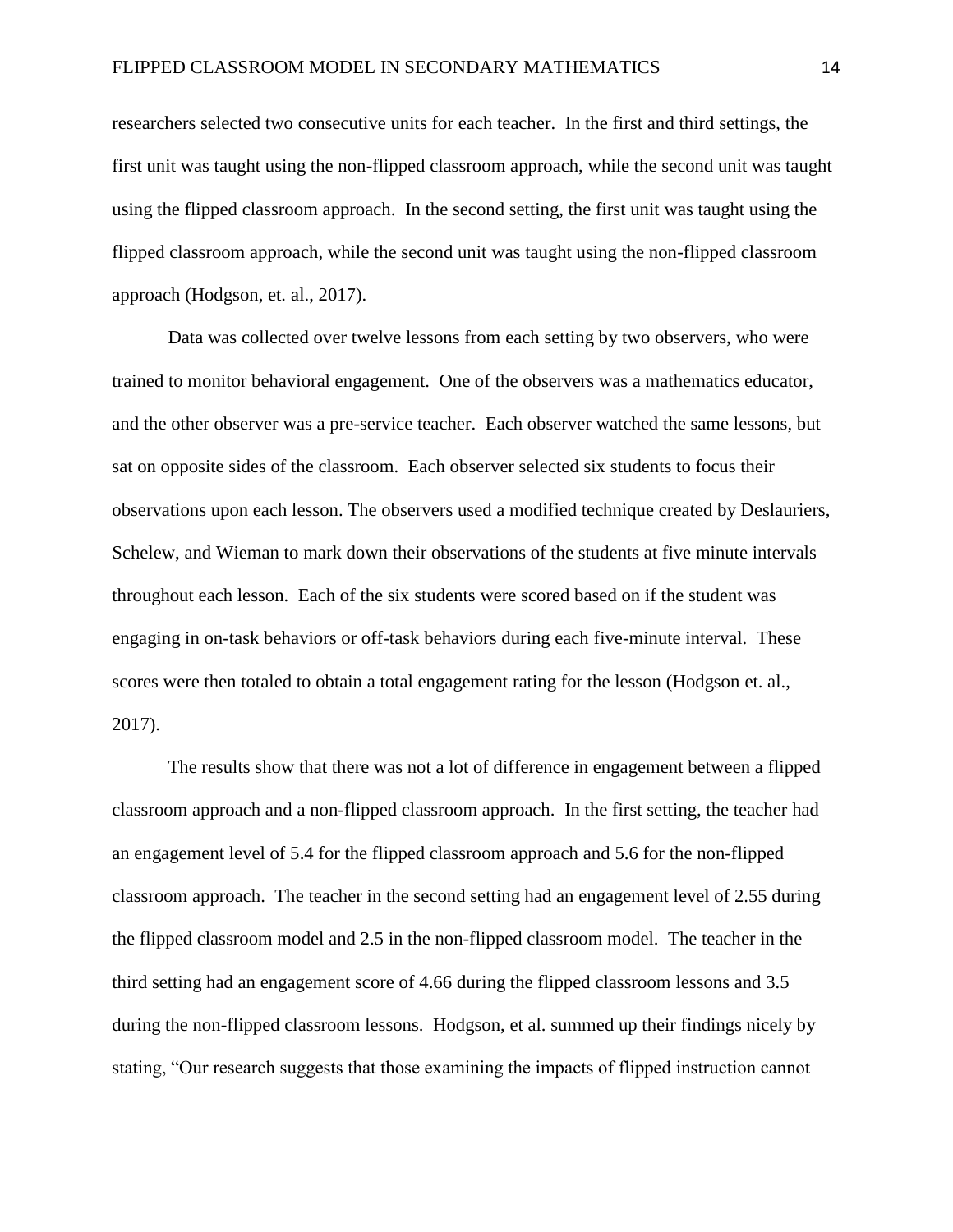simply vary the instructional approach (flipped versus non-flipped), but must also consider the actions of the teacher, characteristics of the students, and other contextual factors" (p. 257). These results indicate that the teaching method used might not affect the learning or engagement nearly as much as other research has shown. There could be modifications or strategies that occur in both flipped and non-flipped classrooms that influence learning and engagement more so than the instructional method (Hodgson, et. al., 2017).

Another study that compared the learning done in a flipped-classroom and a traditional classroom was executed by Joshua DeSantis, Rebecca Van Curen, and Jake Putsch. The focus of their study was whether or not students learn more in the flipped classroom. This study was distinctive because it focused on students learning a single lesson about points of concurrency. Most other research done comparing the flipped classroom approach to a non-flipped classroom approach focus on either different units or multiple skills (DeSantis et al., 2015).

The forty-seven participants in this study were high school students from Maryland enrolled in two sections of the same Geometry course. The students were divided into two groups. The first group had twenty-one students with an average grade of 87%. The second group had twenty-six students with an average grade of 80%. The average grade percentages were collected prior to the study. According to DeSantis et al. (2015), the aim of the research was to answer the following two questions,

1. "Do students achieve a superior understanding of points of concurrency from a lesson delivered using a flipped lesson paradigm than students who learn from a lesson delivered using a traditional lesson paradigm?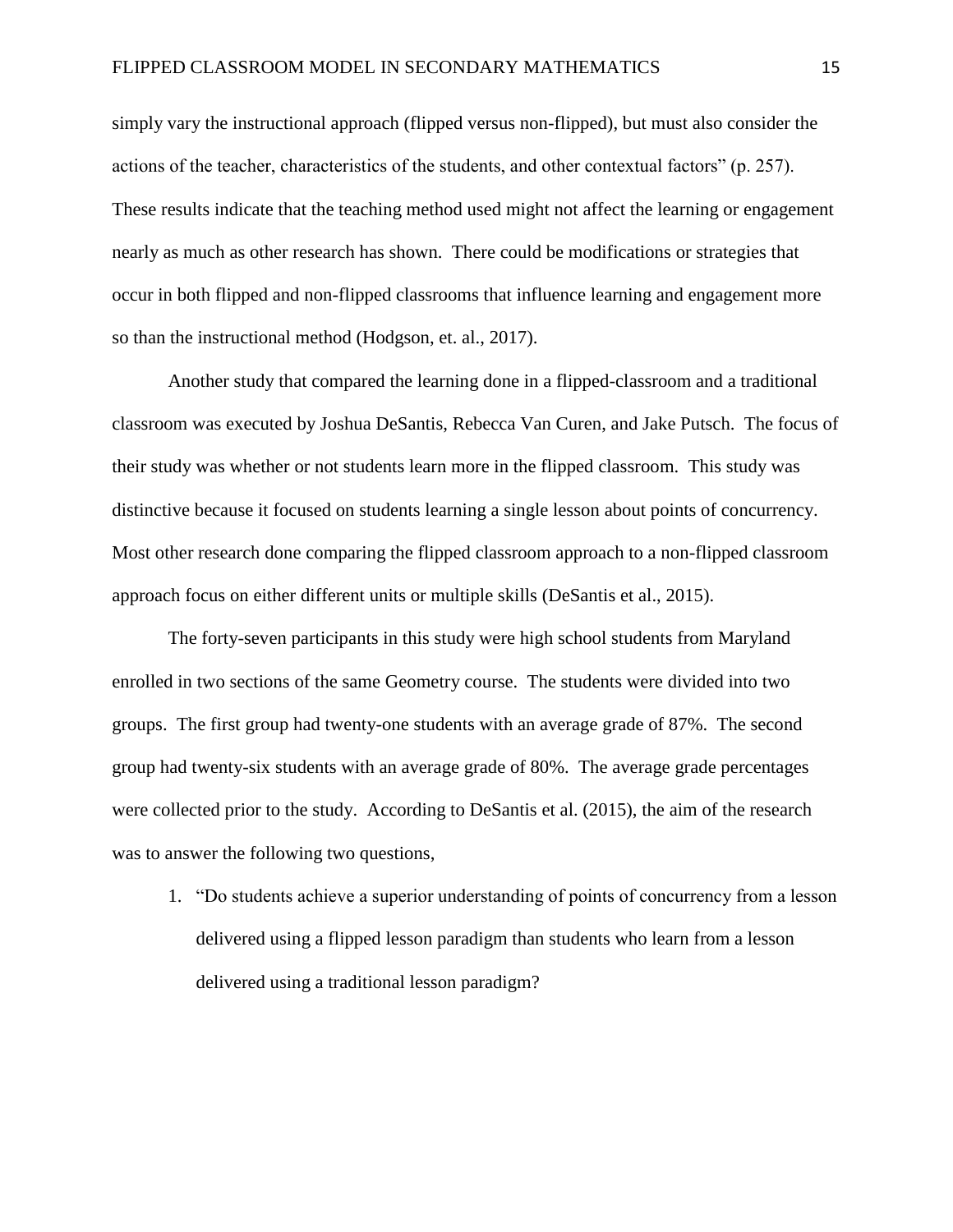2. Do students who receive instruction on points of concurrency in a flipped lesson format rate the quality of their instruction differently than students taught using a traditional lesson format?" (p. 45)

The flipped lesson format that was used in this study was adapted from the experimental learning theory (ELT), which utilizes games, simulations, experiments, online videos, blogging, and finally, student demonstration of their learning via a performance or demonstration (DeSantis et al., 2015).

The study began with all of the students taking a pre-test over points of concurrency. This pre-test included ten multiple-choice questions to assess the students' current understanding of points of concurrency. The study ended with all of the students taking a ten-multiple-choice question post-test over points of concurrency and a self-reflection of learning survey. The selfreflection survey had twelve items that were scored using the Likert scale and five open-ended response questions. The middle of the survey consisted of the instruction over points of concurrency. The first group participated in the traditional learning format. The traditional learning format included a warm-up activity, a traditional lecture over the points of concurrency utilizing a PowerPoint presentation, a small group discussion, and an individual worksheet to demonstrate the students' level of learning. The second group participated in the flipped learning format. The flipped learning format included an online video, a guided notes handout, small group discussion, one-on-one instruction from the instructor if needed, and an individual in-class activity guide to demonstrate the students' level of learning. The individual activity was kept the same for both groups (DeSantis et al., 2015).

DeSantis et al. (2015) used the data collected through the pre-test and post-test to evaluate whether or not students achieve a superior understanding of the points of concurrency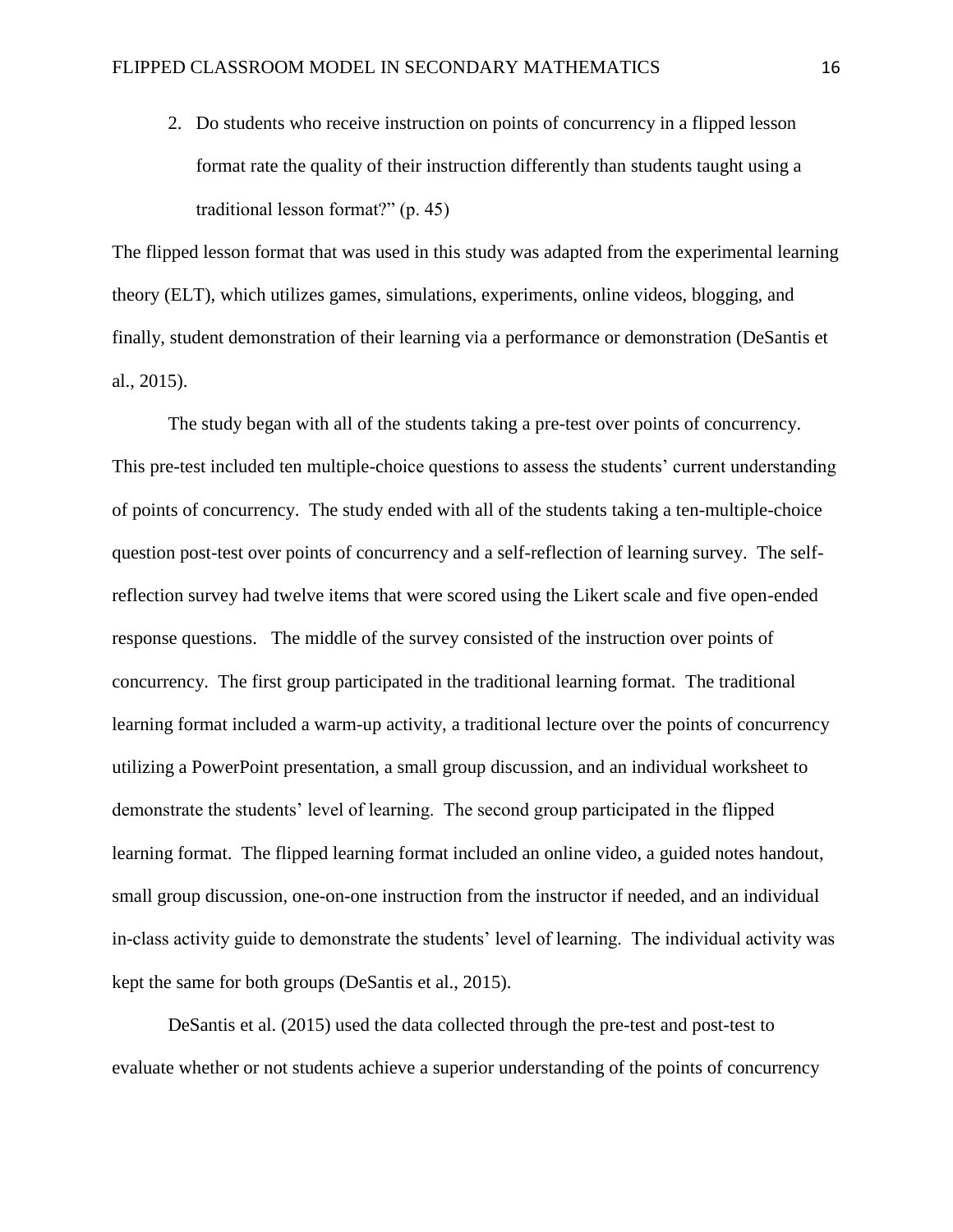with a flipped classroom or traditional classroom approach to learning. The pre-test showed that the traditional learning group had an average score of 2.24 and the flipped classroom learning group had an average score of 2.31. The post-test showed the traditional learning group had an average score of 4.14 and the flipped classroom learning group had an average score of 3.96. These results between the two groups in both the pre-test and post-test scores are not significantly different. DeSantis et al. (2015) concluded, "Our findings indicated no difference in the learning outcomes of the students who learned from a traditional lesson and students who learned from a flipped lesson" (p. 51).

DeSantis et al. (2015) used the post-lesson feedback survey to determine how the students rate the quality of their instruction using the flipped classroom model or the traditional classroom model. The traditional group had an average score of 2.36. The flipped classroom group had an average score of 2.72. The researchers concluded that the students who learned using the flipped classroom lesson were significantly less satisfied with their instruction than students who learned during a traditional classroom lesson. DeSantis et al. (2015) explain further by stating, "While the finding from the present study do not indicate that flipped lesson planning is more effective than traditional forms of instruction, this does not necessarily rule out the possibility that adopters of the flipped lesson paradigm may experience success in other contexts" (p. 51). The researchers also note that the efficacy of the flipped classroom is highly dependent on the teachers who implement it and the specific learning needs of students in each individual classroom (DeSantis et al., 2015).

Tracey Muir and Vince Geiger (2016) performed a study which focused on outlining the possible benefits and/or possible detriments offered by a flipped classroom approach within a secondary mathematics classroom. In addition to focusing on possible advantages or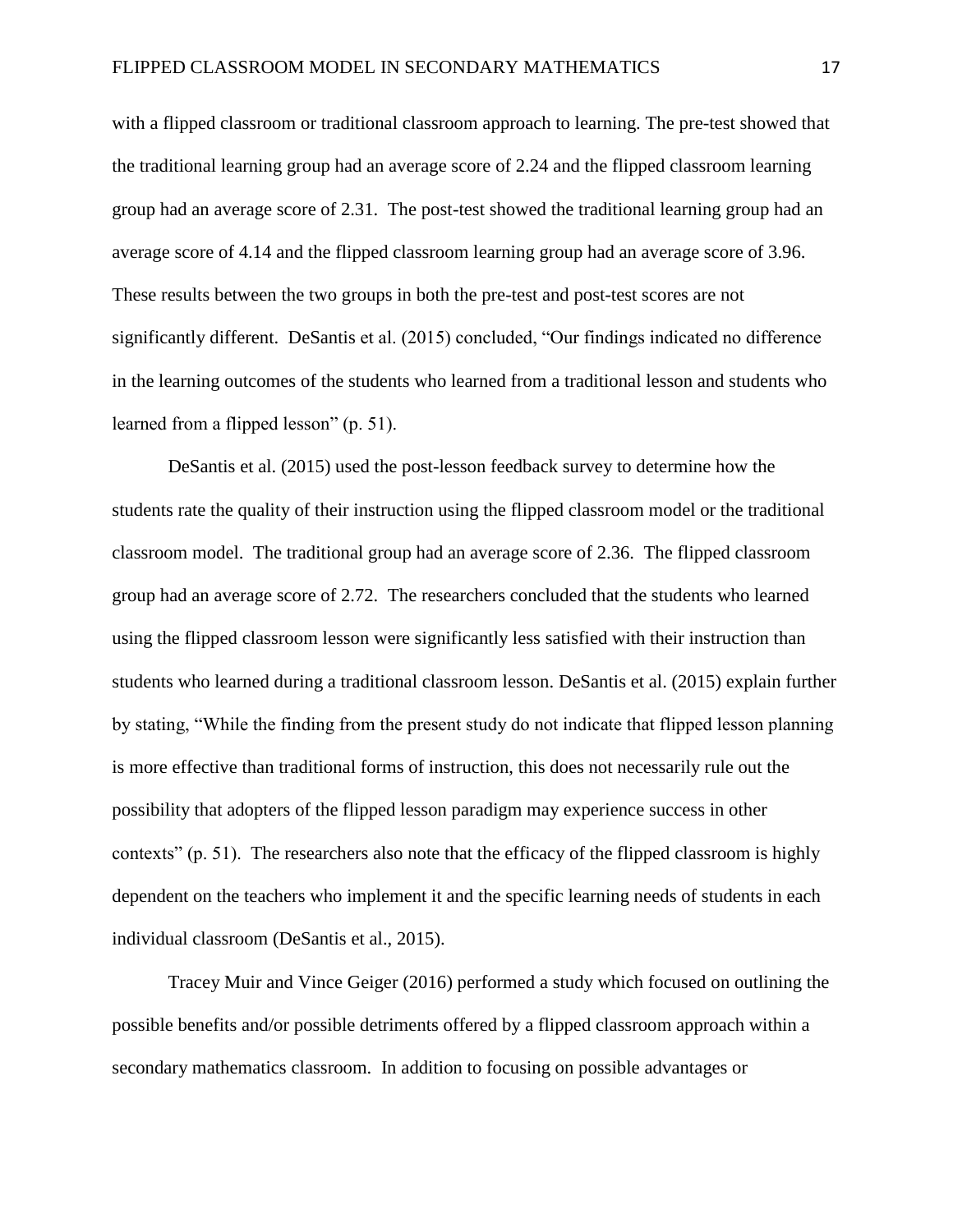disadvantages to the flipped classroom model, Muir and Geiger (2016) investigated a single teacher's attempt to incorporate the flipped classroom approach from the teacher's previous traditional teaching style. To guide the research, Muir and Geiger (2016) outlined the following research questions:

- 1. "What is the nature of a teacher's attempt to incorporate a flipped classroom approach into a year 10 classroom, working within a highly structured mathematics curriculum/subject?
- 2. What are the teacher's and student's perspectives on the benefits or otherwise of the facilities offered by a flipped classroom approach within the context of a grade 10 mathematics class?" (p. 130)

This study was conducted with one teacher and twenty-seven grade 10 extended mathematics class in Tasmania over one school year. Of the twenty-seven students, 17 were male and 10 were female. All of the students were around 15 years old. The students were 1:1 with iPads and had access to many online tools including videos, textbooks, and workbooks. The majority of the students had no previous experience with the flipped classroom approach. The teacher had already preformed a couple of flipped classroom trials, but this was the first time that he used the flipped classroom approach for an extended length of time. The extended mathematics course is open to every student at this school who is in grade 10, and it does not have any required pre-requisites. However, the majority of the students who enroll in this extended mathematics course are aiming to study mathematics in the future. The topics covered in the extended mathematics course are algebra, functions, graphs, calculus, and probability. The students were encouraged to work at their own pace, and they were required to show mastery of each content skill by watching the videos, completing the exercises, and mastering the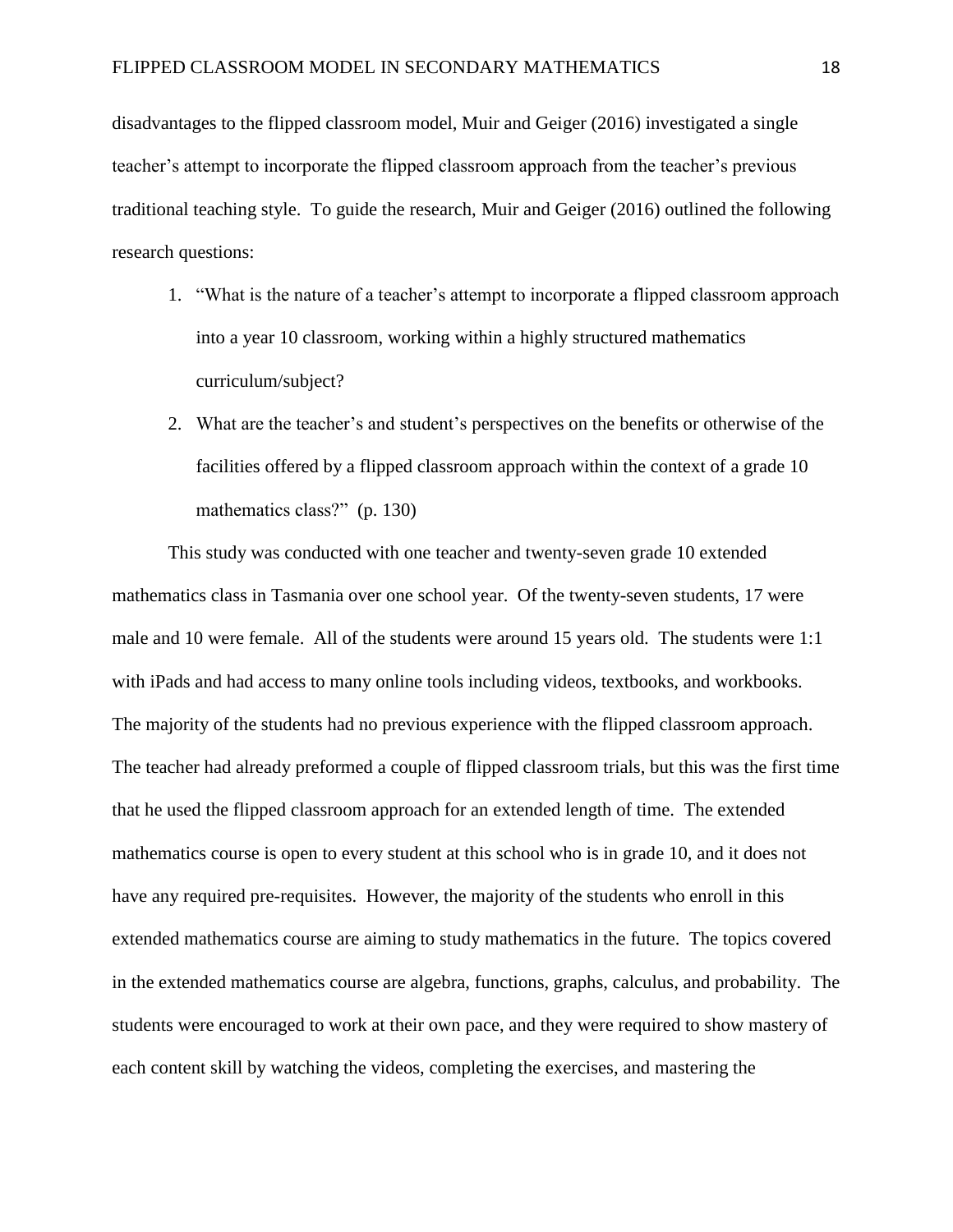assessment task for each unit. When a student had mastered one unit, they would then move on to the next unit. As the year progressed, the number of different topics that were being learning within the classroom increased considerably (Muir & Geiger, 2016).

The data that was gathered throughout the school year was both quantitative and qualitative. One of the collection instruments was Qualtrics, which is an online survey consisting of 24 questions. The responses were recorded on a five-point Likert scale, so that the date could be analyzed quantitatively. It took about fifteen minutes to complete, and it was administered by the teacher during class time. Another of the collection instruments was a semistructured interview conducted with the teacher prior to the administration of the survey and with six students after the administration of the survey. The interview data was analyzed qualitatively using eleven codes which were aligned with the five categories identified in the Abeysekera and Dawson model, which is one of two frameworks that were used to analyze the results from the collected data (Muir & Geiger, 2016, p. 158-160).

Muir and Geiger (2016) used two frameworks to analyze the results from the data gathered. The first framework was the Four Pillars of FLIP, which outlines four features that every flipped classroom should have in order to have learning occur. The four features are a flexible environment, a shift in the learning culture, intentional content, and professional educators. Research has shown that three of these features are required in a traditional classroom setting as well. The major difference is the shift in learning culture, since the flipped classroom model requires a deliberate shift from a teacher-centered to a student-centered approach. The Four Pillars of FLIP framework was used to analyze the data in relation to the teacher's role in the classroom. The results showed that "other than the time and resources required to produce video resources, there were no concerns expressed or disadvantages identified by the teacher or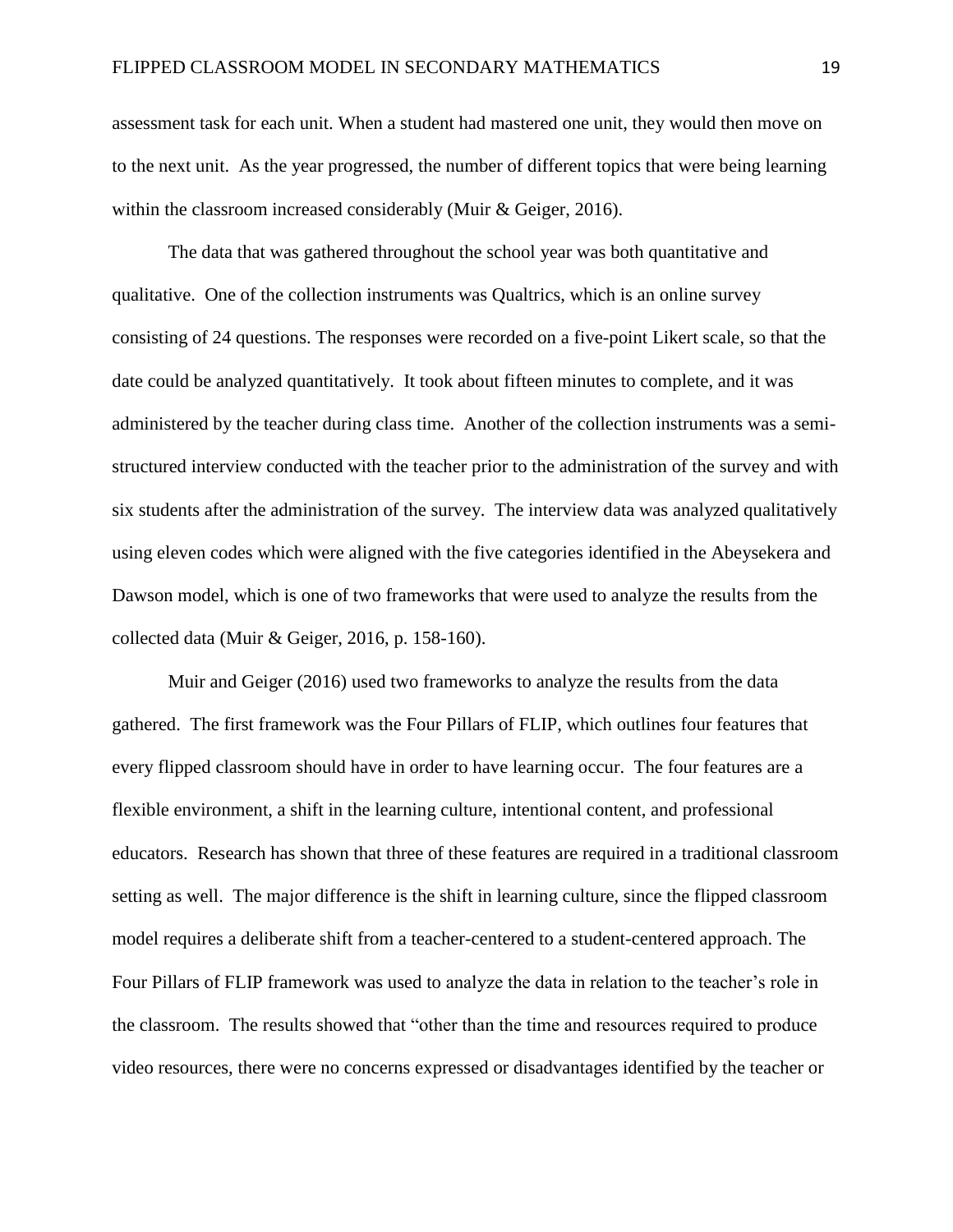his students related to the implemented approach to the flipped classroom (Muir & Geiger, 2016, p. 167)." This study also did not find any resistance to the flipped classroom approach from the teacher or the students, even with the lack of pre-class preparation (Muir & Geiger, 2016).

The second framework used to analyze the results is a theoretical model by Abeyseker and Dawson. "The model recognizes the potential of the flipped classroom to instill a sense of competence, relatedness, and autonomy in students, leading to increased extrinsic and intrinsic motivation" (Muir & Geiger, 2016, p. 156). The ability to analyze student motivation was particularly important to the researchers in the study because the students were required to access learning resources outside of the school setting in the flipped classroom model. Muir and Geiger (2016) connected the students' motivation to complete these tasks with the students' overall learning. The results showed that only 60% of the students watched all of the available lesson videos, even through approximately 70% of the responses indicated that the videos supported their learning and 93% responded that they thought the online resources were helpful to their learning. These responses imply that while the majority of the students see value in the online videos as resources, some students still lack the motivation to watch and engage in every video. Muir and Geiger (2016) summarize their findings by stating the following,

"While these findings are promising, it is important to acknowledge that the student took place in one 'extended mathematics' classroom and involved motivated students and their enthusiastic and conscientious teacher. It remains to be seen whether or not such an approach would be as effective if implemented with secondary mathematics classrooms in different contexts." (p. 169)

# **Conclusion**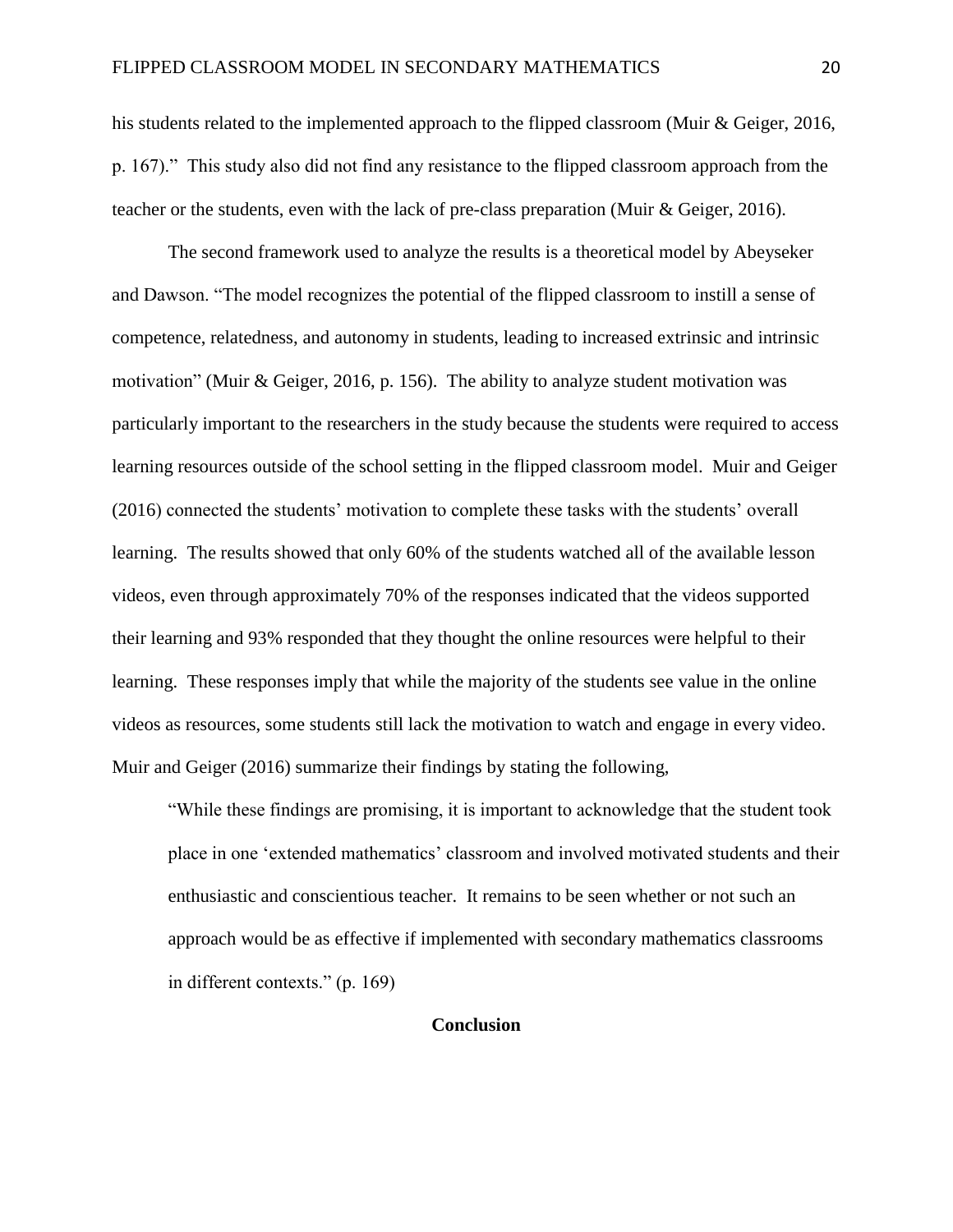There seems to be a lot of research and literature available about the impact the flipped classroom model has on student engagement. Most of the research has shown an increase in student engagement when the flipped classroom approach is implemented in place of the traditional, lecture-discussion classroom approach. The research also indicates that there is no change in learning that is done by the students in a flipped classroom versus a traditional classroom. There are two-viewpoints that can be taken about this conclusion. This is either a good outcome because the students are not losing any learning by participating in a flipped classroom environment or a bad outcome because the students are more engaged in the flipped classroom setting, but they are not increasing their learning. The teachers and the students both seem to be more satisfied with the flipped classroom approach, but it still makes one wonder why the students are not increasing their academic performance. As DeSantis, Van Curen, Putsch, and Metzger (2015) state in their study, "Our data did not show that utilizing streaming videos as homework and class time as extending and refining sessions improved student learning outcomes" (p. 52). They go on to insist that the efficacy of the flipped classroom approach is mostly dependent on the skill and resources of the teachers that utilize it to meet the learning needs to their students. Results like these raise questions about the value of the various mechanisms that are embedded within the flipped classroom approach (DeSantis, et al., 2015).

The first mechanism are the online videos or resources used to deliver the academic instruction. The videos may be created by the classroom teacher or drawn together from an existing source such as Khan Academy or educational Youtube channels. The videos and resources used throughout the different studies are usually not assessed for quality. The study by de Araujo, et al. (2017) developed multiple ways to assess their resources based on the Mathematics Quality of Instruction (MQI) created by Learning Mathematics for Teaching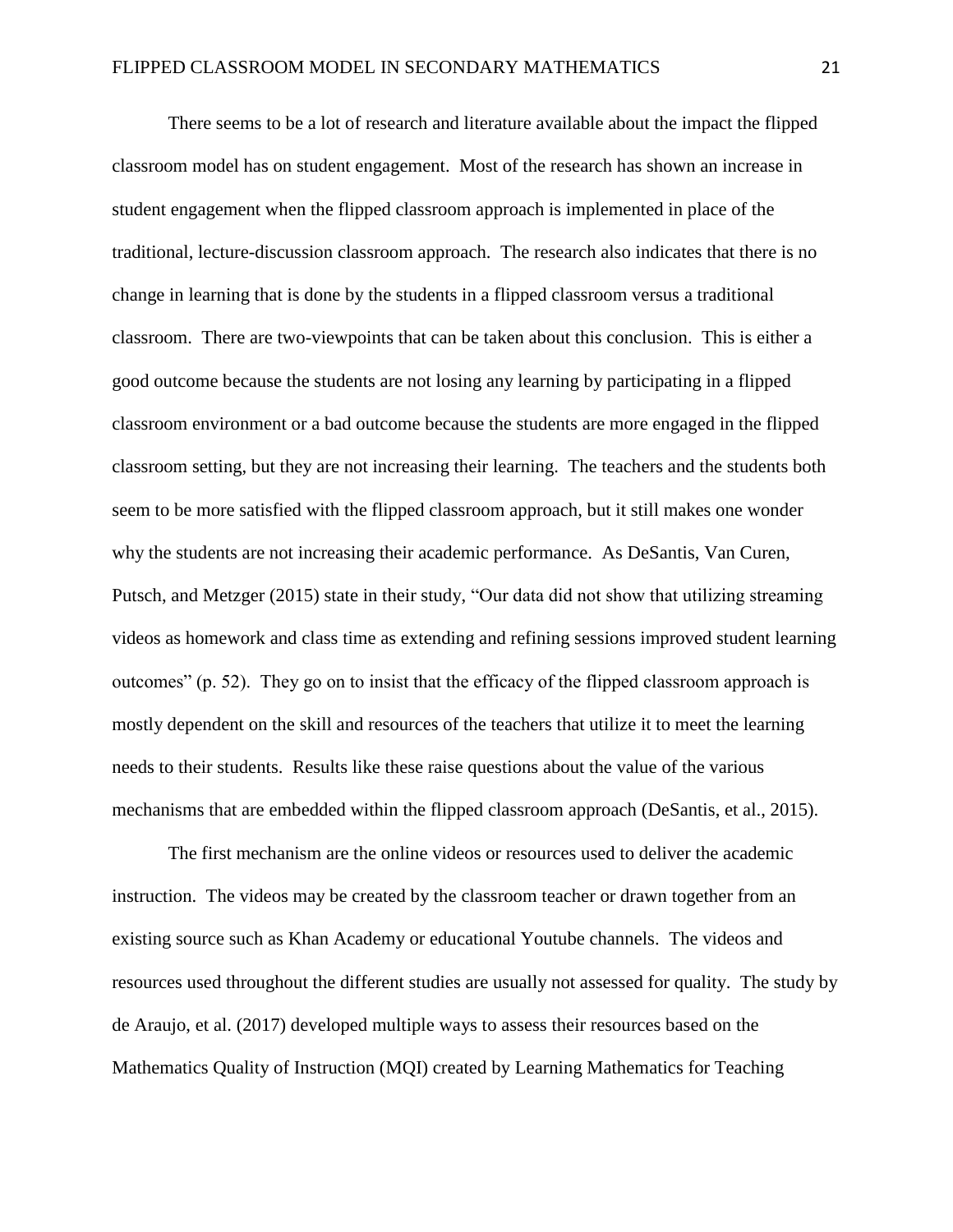Project, Clark and Mayer's six principles of digital material design, and Moyer-Packenhame and Westenskow's dynamic virtual manipulatives. Their lesson materials could satisfy zero, one, two, or all three assessments. These assessments give the teachers or facilitators a way to evaluate the quality of their resources prior to implementing them in the classroom. All of the other surveys did not evaluate the quality of the resources used in their flipped classroom approaches. This made it difficult to compare the results of the studies (de Araujo et al., 2017).

Another limitation that was noted in many of the studies complete was the amount of time allotted for the research. Some studies spent as little as two weeks participating in the flipped classroom model (Chung  $\&$  Hew, 2017). Most studies spent six to seven weeks gathering data while utilizing the flipped classroom approach. This may indicate that it was the change in instructional strategies that promoted more engagement from the students. The flipped classroom model was a new and exciting way of learning the mathematical material. There should be studies done over whole semesters or years of time to truly compare the flipped classroom approach with the traditional classroom approach.

Limited by the short time frame, many researchers had to focus their research on the classrooms while one topic was being covered. In the study done by Bhagat et al. (2016), the data was gathered while the students were learning the introduction to trigonometry functions. This is considered one of the easier topics in trigonometry. The results of the study could be impacted by the topic that was covered during the study. On the other hand, the study done by Kevin Clark (2015) was completed over the topic of solving systems of equations and inequalities. This is one of the more challenging topics that is covered in Algebra 1. The study done by Bhagat et al. (2016) showed an increase in student performance, while the study done by Clark (2015) showed no improvement in student performance. Both studies were completed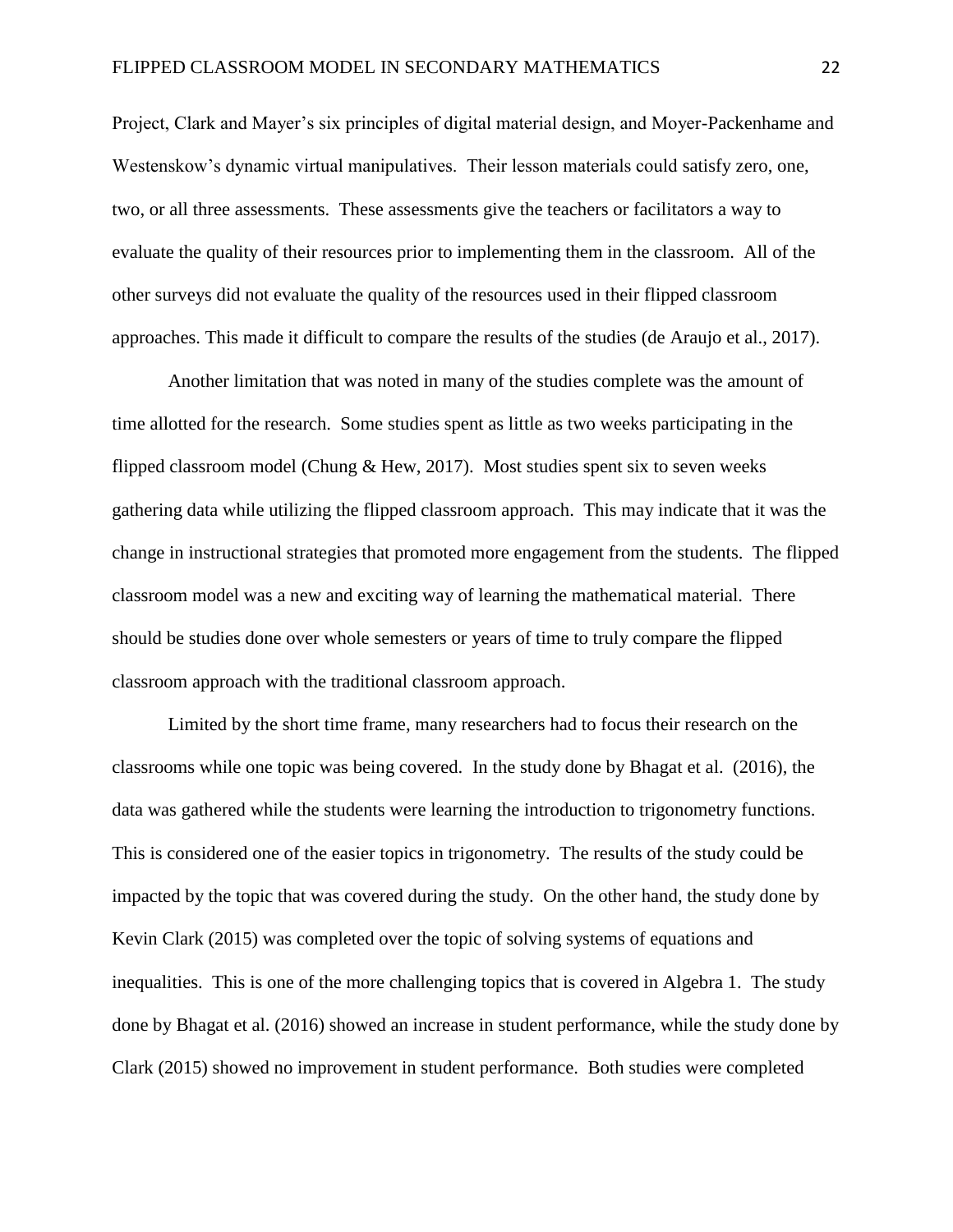within seven weeks and showed an increase in student engagement. A study that covered a longer duration and a multitude of topics would be able give a more accurate picture of the impact the flipped classroom approach can have to engagement and academic performance (Bhagat et al., 2016 & Clark, 2015).

One aspect that is missing in the research are the types of modifications and strategies teachers have used to help improve student motivation and academic success while using the flipped classroom approach. A few studies, like the one completed by Chung Kwan Lo (2017), the teachers, researchers, or facilitators discuss how they made improvements or changes throughout their studies, but they were not able to provide data or results solely based on the changes that were made (p. 626). As Lo (2017) stated, "Not all practical problems that we encountered had been investigated and reported in the existing research" (p. 626). In future research, the changes should be noted and the data should be collected and analyzed prior to the changes and after the changes. This would allow the researchers to see the impact the changes made on the study (Lo, 2017).

The next step for research into the flipped classroom approach should be done over the possible modifications and strategies that teachers can make to improve student engagement and learning. The studies should be at least 2-3 months in length. The study done by Chung Kwan Lo and Khe Foon Hew (2017) has a detailed list of twelve recommended design changes and implementation techniques for a flipped classroom. The study also indicated the supporting resources for these modifications. However, the study itself does not adequately show or test the effectiveness that these changes had on the flipped classroom approach. Future studies should take this list and gather evidence to see which of these modifications truly make a difference. There could be three types of studies done. One type of study could cover the modifications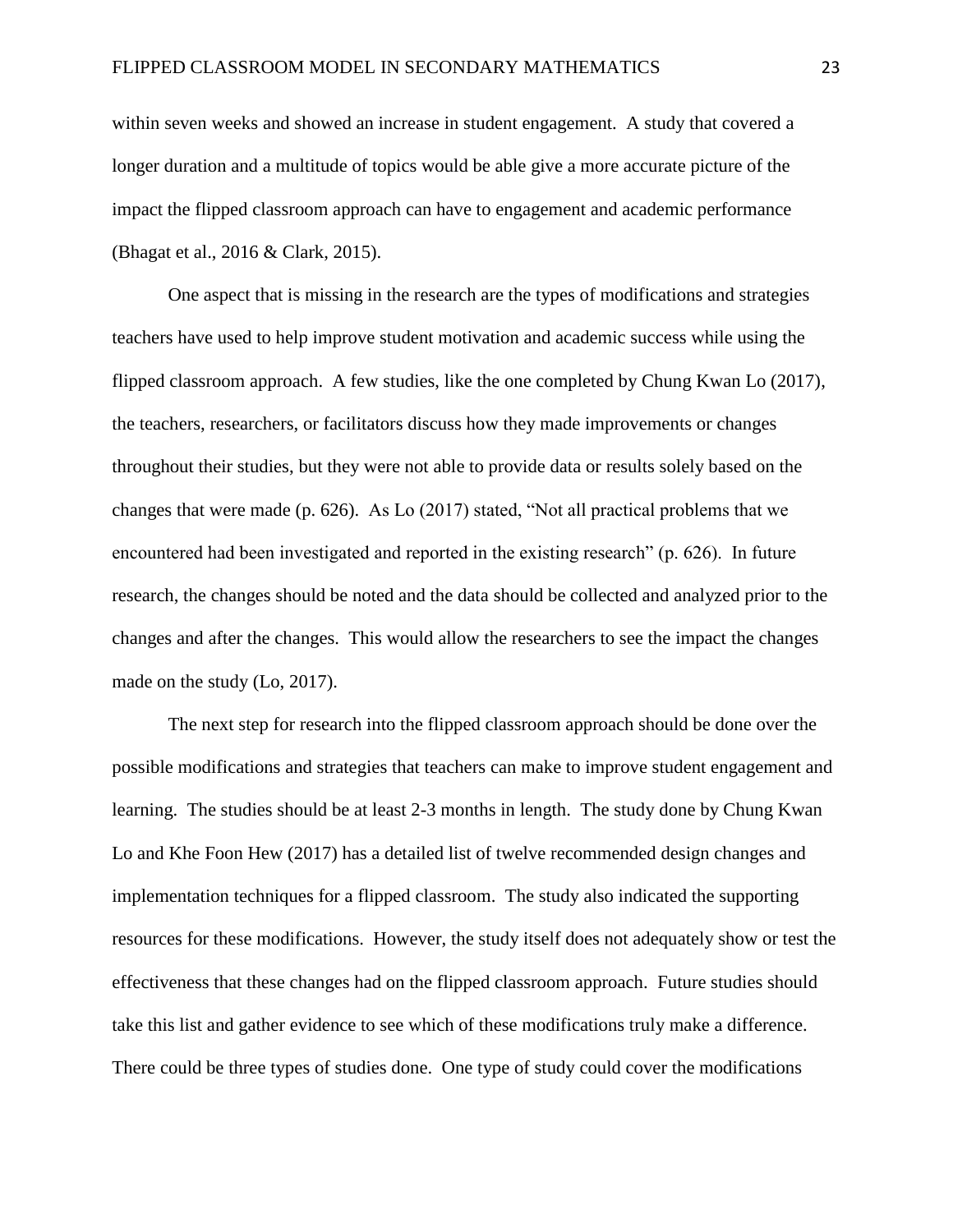made to course planning, which could include predesigning instructional discussion questions for high-achieving and low-achieving students. The second type of study could cover the out of class learning modifications, such as should the videos be teacher created or gathered from other online resources. The third type of study could cover the in-class learning modifications, such as allowing the students to choose from various learning activities based on their needs (Lo & Hew, 2017).

The future research done on the flipped classroom approach needs to be focused. There are many broad studies out there that show the flipped classroom approach does increase student engagement and motivation, but the flipped classroom approach is not increasing student learning when compared to the traditional classroom approach. The studies should now focus of improving different aspects of the flipped classroom model to see if they can also improve student learning. With so many technology options now available to students and teachers, longterm research should also be done on the overall impact a flipped classroom approach can have when used in a multitude of various subjects throughout any given day. Teachers, parents, and students need to know if there is a limit to how much screen-time, videos, or flipped classroom instruction should be done in a given day. In short, there is a lot of research indicating that the flipped classroom approach can engage and motivate students in ways that the traditional classroom approach cannot, but more research is needed to find out more about the modifications and strategies that are used within the flipped classroom approach.

#### **References**

Bhagat, K. K., Cheng-Nan, C., & Chun-Yen, C. (2016). The impact of the flipped classroom on mathematics concept learning in high school. *Journal of Educational Technology & Society, 19*(3), 134-142. Retrieved from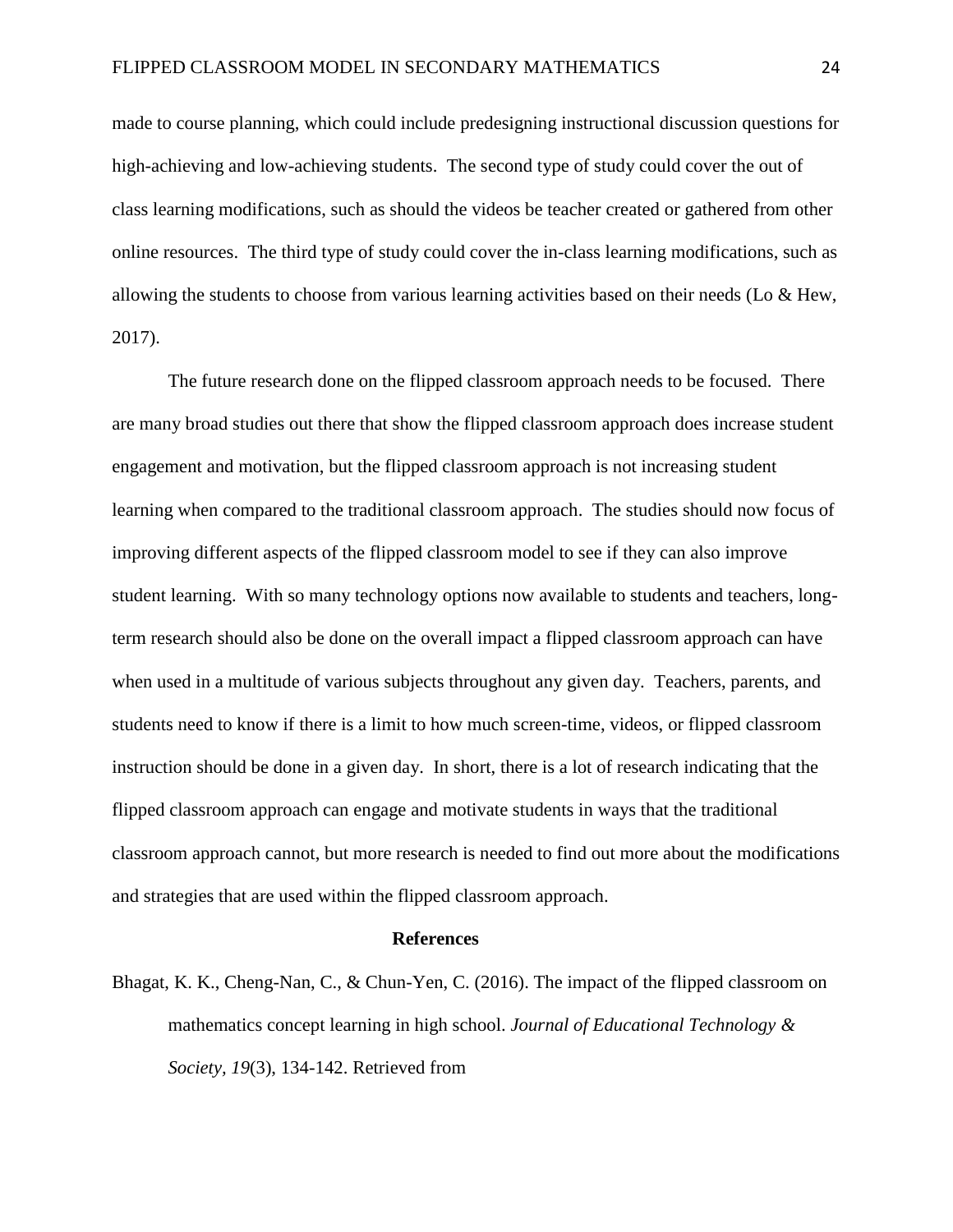[https://ezproxy.nwciowa.edu/login?url=https://search-proquest-](https://ezproxy.nwciowa.edu/login?url=https://search-proquest-com.ezproxy.nwciowa.edu/docview/1814441081?accountid=28306)

[com.ezproxy.nwciowa.edu/docview/1814441081?accountid=28306](https://ezproxy.nwciowa.edu/login?url=https://search-proquest-com.ezproxy.nwciowa.edu/docview/1814441081?accountid=28306)

- Chung, K. L., & Hew, K. F. (2017). Using "first principles of instruction" to design secondary school mathematics flipped classroom: The findings of two exploratory studies. *Journal of Educational Technology & Society, 20*(1), 222-236. Retrieved from [https://ezproxy.nwciowa.edu/login?url=https://search-proquest](https://ezproxy.nwciowa.edu/login?url=https://search-proquest-com.ezproxy.nwciowa.edu/docview/1874037689?accountid=28306)[com.ezproxy.nwciowa.edu/docview/1874037689?accountid=28306](https://ezproxy.nwciowa.edu/login?url=https://search-proquest-com.ezproxy.nwciowa.edu/docview/1874037689?accountid=28306)
- Clark, K. R. (2015). The effects of the flipped model of instruction on student engagement and performance in the secondary mathematics classroom. *Journal of Educators Online, 12*(1), 91-115. Retrieved from [https://ezproxy.nwciowa.edu/login?url=https://search-proquest](https://ezproxy.nwciowa.edu/login?url=https://search-proquest-com.ezproxy.nwciowa.edu/docview/1697494109?accountid=28306)[com.ezproxy.nwciowa.edu/docview/1697494109?accountid=28306](https://ezproxy.nwciowa.edu/login?url=https://search-proquest-com.ezproxy.nwciowa.edu/docview/1697494109?accountid=28306)
- de Araujo, Z., Otten, S., & Birisci, S. (2017). Conceptualizing "homework" in flipped mathematics classes. *Journal of Educational Technology & Society, 20*(1), 248-260. Retrieved from [https://ezproxy.nwciowa.edu/login?url=https://search-proquest](https://ezproxy.nwciowa.edu/login?url=https://search-proquest-com.ezproxy.nwciowa.edu/docview/1874036452?accountid=28306)[com.ezproxy.nwciowa.edu/docview/1874036452?accountid=28306](https://ezproxy.nwciowa.edu/login?url=https://search-proquest-com.ezproxy.nwciowa.edu/docview/1874036452?accountid=28306)
- DeSantis, J., Van Curen, R., Putsch, J., & Metzger, J. (2015). Do students learn more from a flip? an exploration of the efficacy of flipped and traditional lessons. *Journal of Interactive Learning Research, 26*(1), 39-63. Retrieved from https://ezproxy.nwciowa.edu/login?url=https://search-proquestcom.ezproxy.nwciowa.edu/docview/1697498080?accountid=28306
- Hawks, S. J. (2014). The flipped classroom: Now or never? American Association of Nurse Anesthetists, 82(4), 264-269. Retrieved from [www.aana.com/aanajournalonline](http://www.aana.com/aanajournalonline)